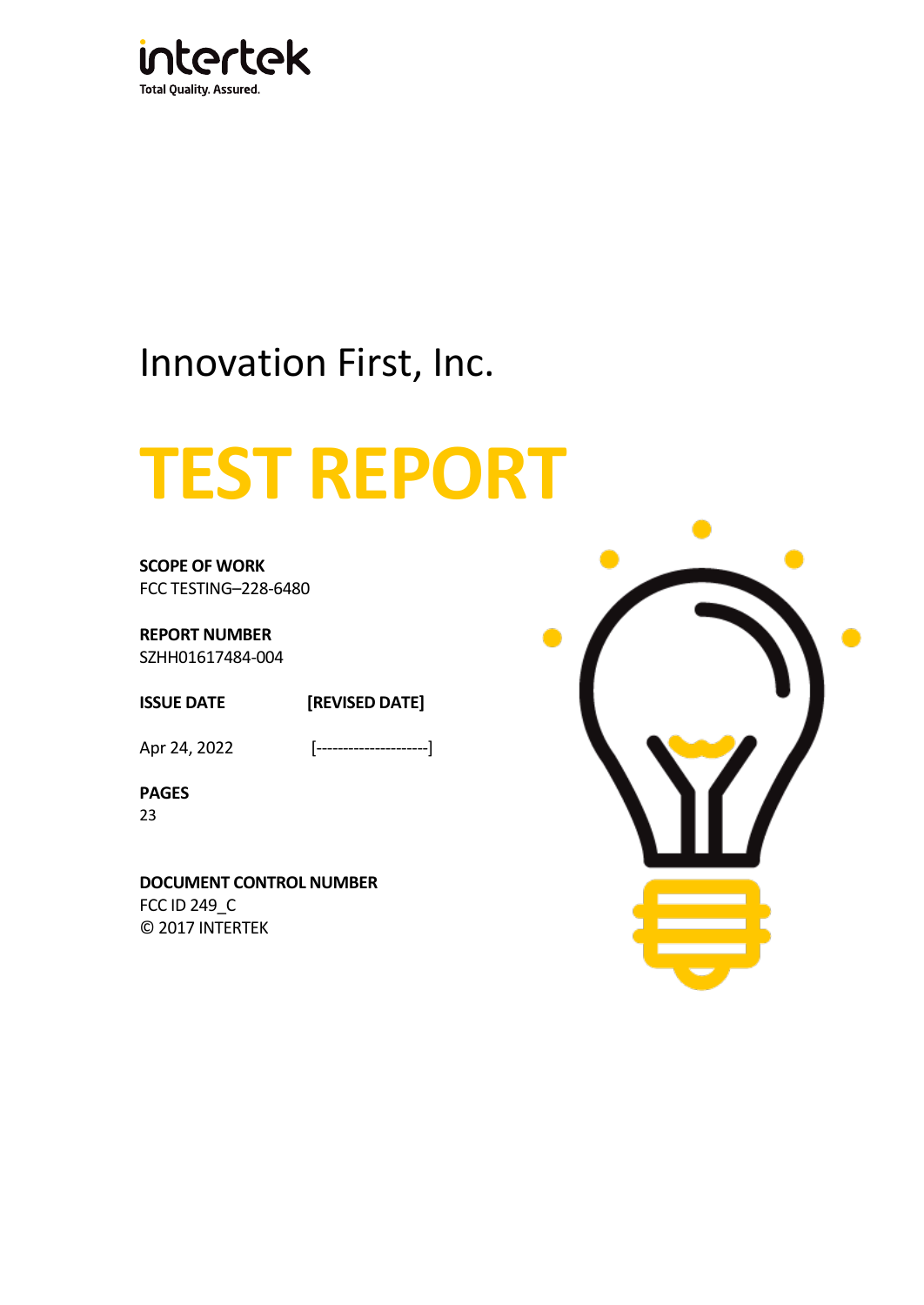

**Test Report**

Intertek Report No.: SZHH01617484-004

# **Innovation First, Inc.**

Application For Certification

# **FCC ID: UKU-RAD19**

**Robot Brain V2**

**Model: 228-6480**

2.4GHz Transceiver

# Report No.: SZHH01617484-004

We hereby certify that the sample of the above item is considered to comply with the requirements of FCC Part 15, Subpart C for Intentional Radiator, mention 47 CFR [10-1-20]

Prepared and Checked by: Approved by:

*Sign on file Terry Tang Assistant Supervisor*

Peter kang

*Peter Kang Senior Technical Supervisor Date: Apr 24, 2022*

This report is for the exclusive use of Intertek's Client and is provided pursuant to the agreement between Intertek and its Client. Intertek's responsibility and liability are limited to the terms and conditions of the agreement. Intertek assumes no liability to any party, other than to the Client in accordance with the agreement, for any loss, expense or damage occasioned by the use of this report. Only the Client is authorized to permit copying or distribution of this report and then only in its entirety. Any use of the Intertek name or one of its marks for the sale or advertisement of the tested material, product or service must first be approved in writing by Intertek. The observations and test results in this report are relevant only to the sample tested. This report by itself does not imply that the material, product, or service is or has ever been under an Intertek certification program.

#### **Intertek Testing Services Shenzhen Ltd. Longhua Branch**

101, 201, Building B, No. 308 Wuhe Avenue, Zhangkengjing Community, GuanHu Subdistrict, LongHua District, ShenZhen, P.R. China Tel: (86 755) 8601 6288 Fax: (86 755) 8601 6751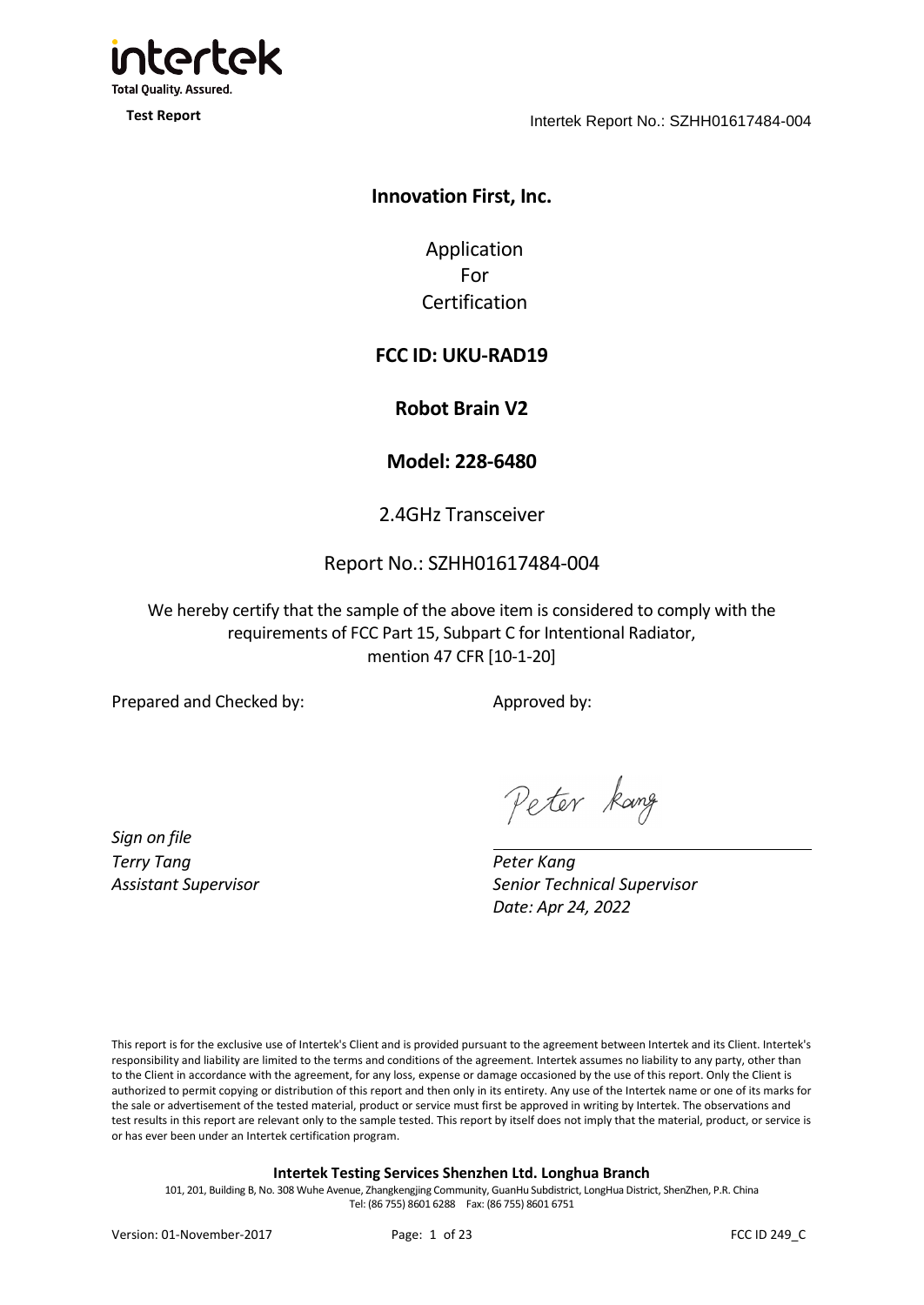

# **MEASUREMENT/TECHNICAL REPORT**

| This report concerns (check one:)                                                                           |                   | Original Grant X                                                                                                                                                                                                                               |            | Class II Change |
|-------------------------------------------------------------------------------------------------------------|-------------------|------------------------------------------------------------------------------------------------------------------------------------------------------------------------------------------------------------------------------------------------|------------|-----------------|
| Equipment Type: DXX - Part 15 Low Power Communication Device Transmitter                                    |                   |                                                                                                                                                                                                                                                |            |                 |
| Deferred grant requested per 47 CFR 0.457(d)(1)(ii)?                                                        |                   |                                                                                                                                                                                                                                                | <b>Yes</b> | No X            |
|                                                                                                             |                   |                                                                                                                                                                                                                                                |            | date            |
| Company Name agrees to notify the Commission by: _______________________________                            |                   |                                                                                                                                                                                                                                                |            |                 |
| of the intended date of announcement of the product so that the grant can be issued on that date.           |                   |                                                                                                                                                                                                                                                |            | date            |
| Transition Rules Request per 15.37?                                                                         |                   |                                                                                                                                                                                                                                                |            | $Yes$ No $X$    |
| If no, assumed Part 15, Subpart C for intentional radiator - the new 47 CFR [10-1-20 Edition]<br>provision. |                   |                                                                                                                                                                                                                                                |            |                 |
| Report prepared by:                                                                                         |                   |                                                                                                                                                                                                                                                |            |                 |
|                                                                                                             | <b>Terry Tang</b> | Intertek Testing Services Shenzhen Ltd. Longhua Branch<br>101, 201, Building B, No. 308 Wuhe Avenue,<br>Zhangkengjing Community, GuanHu Subdistrict,<br>LongHua District, ShenZhen, P.R. China<br>Tel / Fax: 86-755-8601 6288/86-755-8601 6751 |            |                 |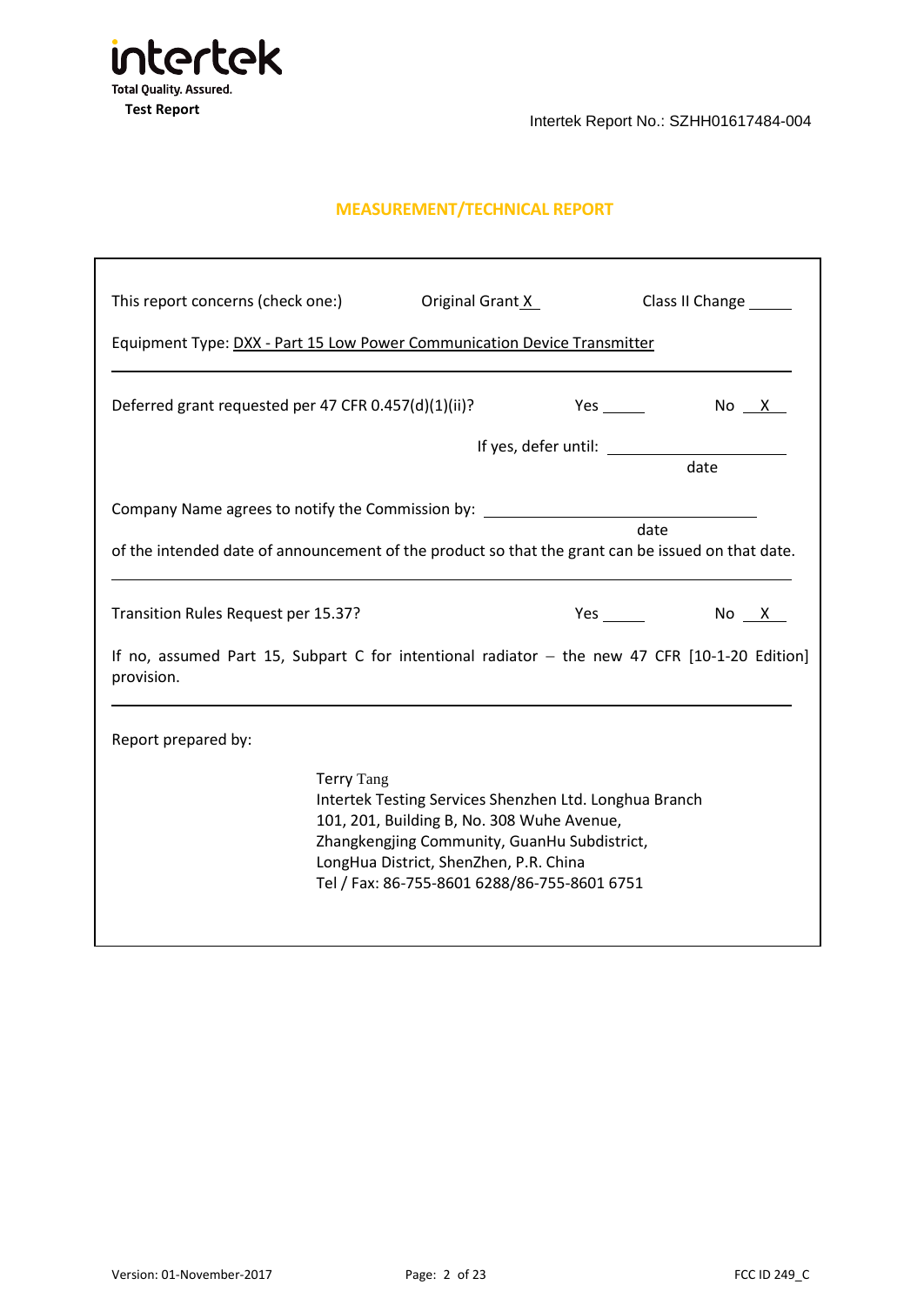

# **Table of Contents**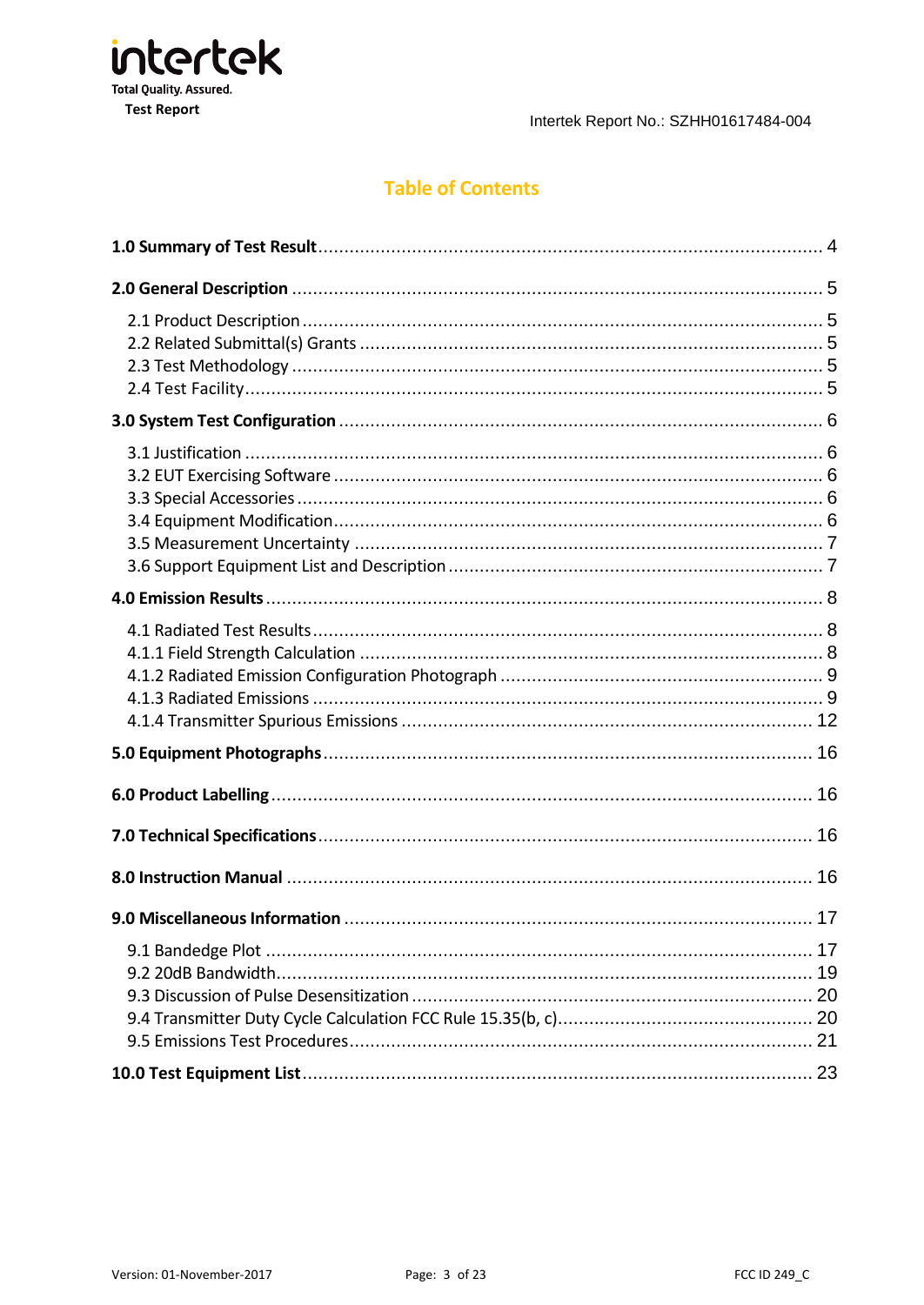

#### <span id="page-4-0"></span>**1.0 Summary of Test Result**

Applicant: Innovation First, Inc. Applicant Address: 1519 INT. 30 W GreenvilleTexas United States

Manufacturer: Innovation First, Inc. Manufacturer Address: 1519 INT. 30 W GreenvilleTexas United States

MODEL: 228-6480 FCC ID: UKU-RAD19

| <b>Test Specification</b>            | <b>Reference</b>         | <b>Results</b> |
|--------------------------------------|--------------------------|----------------|
| <b>Transmitter Radiated Emission</b> | 15.249 & 15.209 & 15.205 | Pass           |
| Bandedge                             | 15.249 & 15.209 & 15.205 | Pass           |
| 20dB Bandwidth                       | 15.215(c)                | Pass           |

Notes: The EUT uses an Integral Antenna which in accordance to Section 15.203 is considered sufficient to comply with the provisions of this section.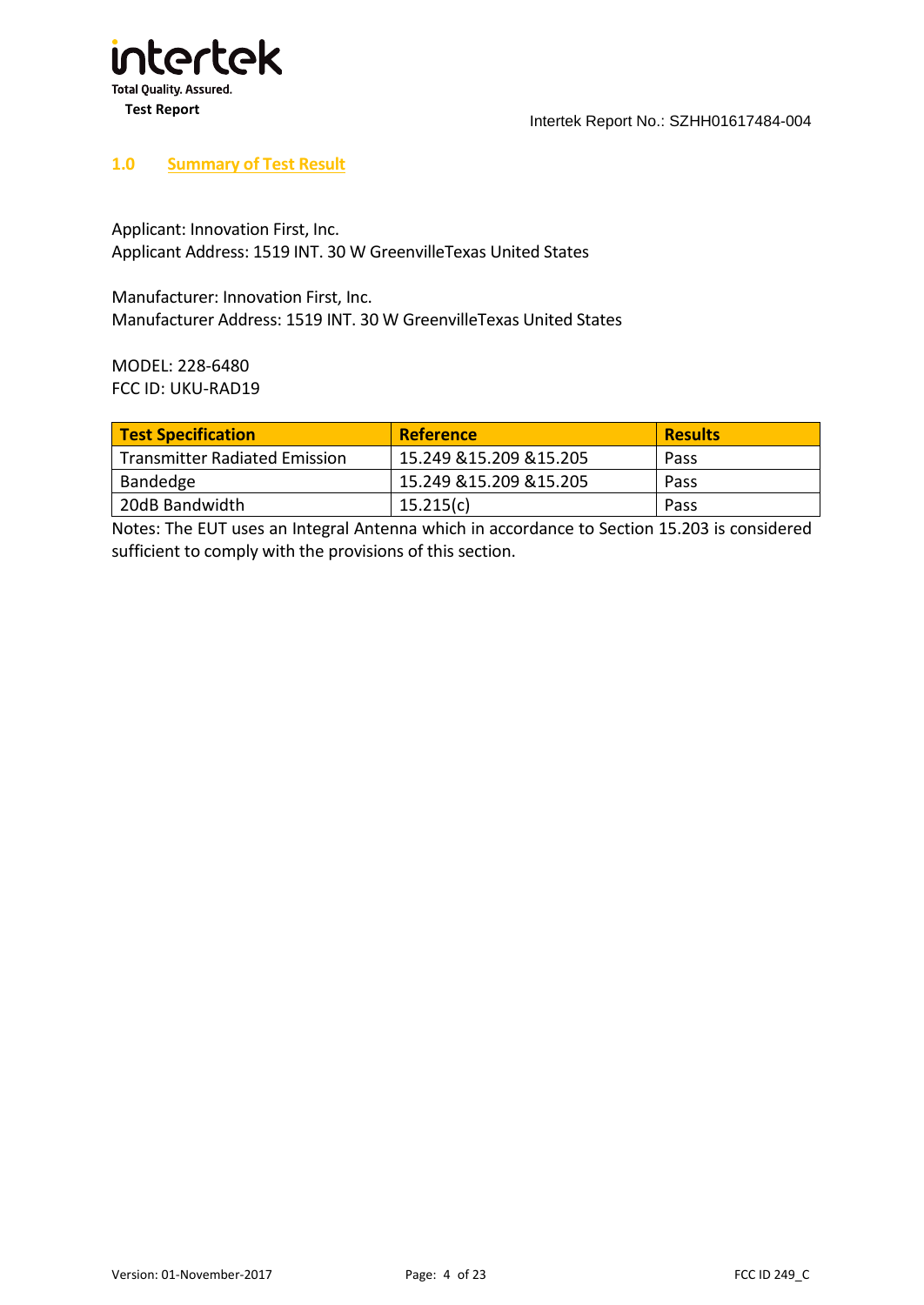

#### **2.0 General Description**

#### 2.1 Product Description

<span id="page-5-1"></span><span id="page-5-0"></span>The equipment under test (EUT) is a Robot Brain V2 with Bluetooth 5.0 BLE function operating in 2402-2480MHz. The EUT is powered by DC 7.2V by rechargeable battery. For more detail information pls. refer to the user manual.

 Antenna Type: Integral antenna Modulation Type: GFSK Antenna Gain: 0dBi Bluetooth Version: 5.0 BLE (Single Mode)

<span id="page-5-2"></span>For electronic filing, the brief circuit description is saved with filename: descri.pdf.

2.2 Related Submittal(s) Grants

This is an application for certification of a transceiver for the Robot Brain V2 which has Bluetooth function.

#### 2.3 Test Methodology

<span id="page-5-3"></span>Radiated emission measurements were performed according to the procedures in ANSI C63.10 (2013). Radiated emission measurement was performed in Semi-anechoic chamber. For radiated emission measurement, preliminary scans were performed in the semi-anechoic chamber only to determine the worst case modes. All radiated tests were performed at an antenna to EUT distance of 3 meters, unless stated otherwise in the "Justification Section" of this Application. All other measurements were made in accordance with the procedures in part 2 of CFR 47.

#### 2.4 Test Facility

<span id="page-5-4"></span>The Semi-Anechoic chamber and shield room used to collect the radiated data and conducted data are **Intertek Testing Services Shenzhen Ltd. Longhua Branch** and located at 101, 201, Building B, No. 308 Wuhe Avenue, Zhangkengjing Community, GuanHu Subdistrict, LongHua District, ShenZhen, P.R. China. This test facility and site measurement data have been fully placed on file with the FCC (Registration Number: CN1188).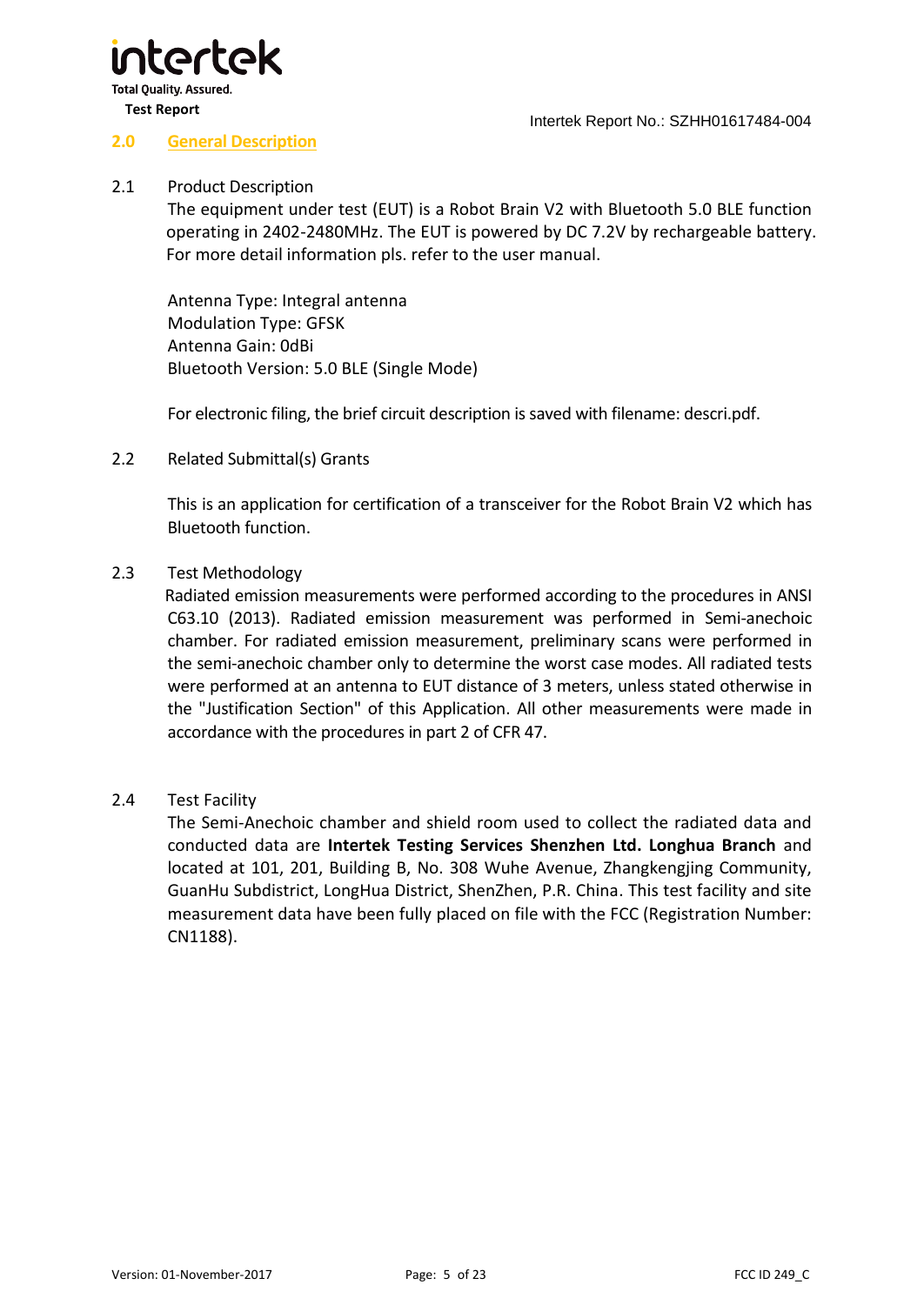

#### **3.0 System Test Configuration**

#### 3.1 Justification

<span id="page-6-1"></span><span id="page-6-0"></span>The system was configured for testing in a typical fashion (as a customer would normally use it), and in the confines as outlined in ANSI C63.10 (2013).

The EUT is powered by DC 7.2V full rechargeable battery during the test, only the worst data was reported in this report.

For maximizing emissions below 30 MHz, the EUT was rotated through 360°, the bottom of the loop antenna was placed 1 meter above the ground, and the antenna polarization was changed. For maximizing emissions, the EUT was rotated through 360°, the antenna height was varied from 1 meter to 4 meters above the ground plane, and the antenna polarization was changed. This step by step procedure for maximizing emissions led to the data reported in Section 4.

The rear of unit shall be flushed with the rear of the table.

<span id="page-6-2"></span>The equipment under test (EUT) was configured for testing in a typical fashion (as a customer would normally use it). The EUT was placed on a turn table, which enabled the engineer to maximize emissions through its placement in the three orthogonal axes.

- 3.2 EUT Exercising Software The EUT exercise program (provided by client) used during testing was designed to exercise the various system components in a manner similar to a typical use. Test software: Test software: SmartRF Studio 2.10.0
- 3.3 Special Accessories

<span id="page-6-4"></span><span id="page-6-3"></span>No special accessories used.

3.4 Equipment Modification Any modifications installed previous to testing by Innovation First, Inc. will be incorporated in each production model sold / leased in the United States.

No modifications were installed by Intertek Testing Services Shenzhen Ltd. Longhua Branch.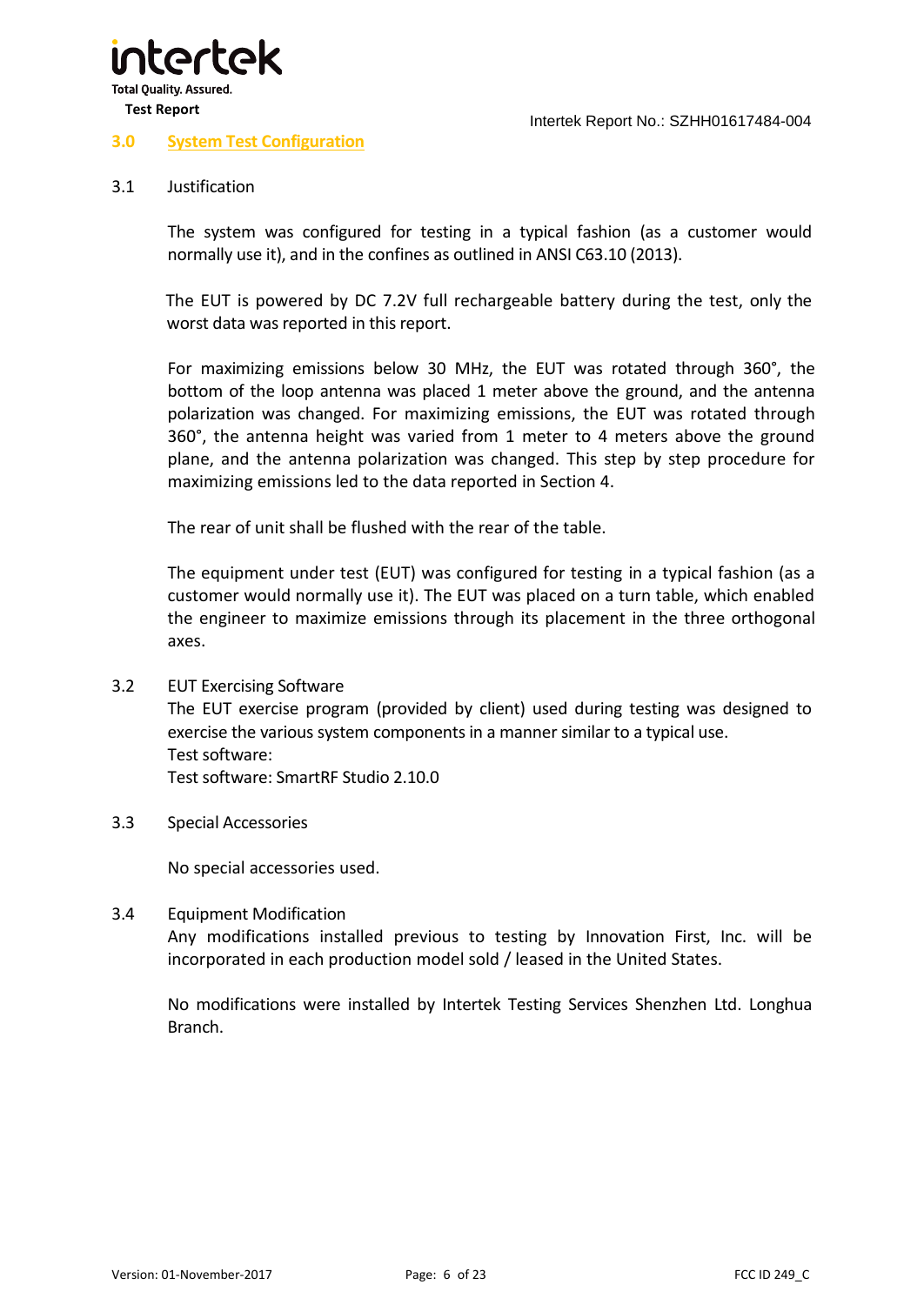

### 3.5 Measurement Uncertainty

<span id="page-7-0"></span>When determining the test conclusion, the Measurement Uncertainty of test has been considered.

#### 3.6 Support Equipment List and Description

<span id="page-7-1"></span>

| <b>Description</b>                        | <b>Manufacturer</b>   | <b>Remark</b>                                      |
|-------------------------------------------|-----------------------|----------------------------------------------------|
| Controller V2<br>(Provided by Applicant). | Provided by applicant | Model: 228-6470                                    |
| <b>Robot Battery</b>                      | Provided by applicant | Model: 228-7045                                    |
| <b>VEX IQ Bumper Switch</b>               | Provided by applicant | Model:228-2677, 2PCS                               |
| IQ Optical Sensor                         | Provided by applicant | Model: 228-7082, 4PCS                              |
| IQ Distance Sensor (gen2)                 | Provided by applicant | Model: 228-7106, 2PCS                              |
| <b>VEX IQ Smart Motor</b>                 | Provided by applicant | Model: 228-2560, 2PCS                              |
| Touch LED                                 | Provided by applicant | Model: 228-3010, 2PCS                              |
| 4Pin line<br>(Provided by applicant)      | Provided by applicant | Detachable, unshielded,<br>length with 20cm, 10PCS |
| TF Car<br>(Provided by Intertek)          | Kingston              | SDC4/4G                                            |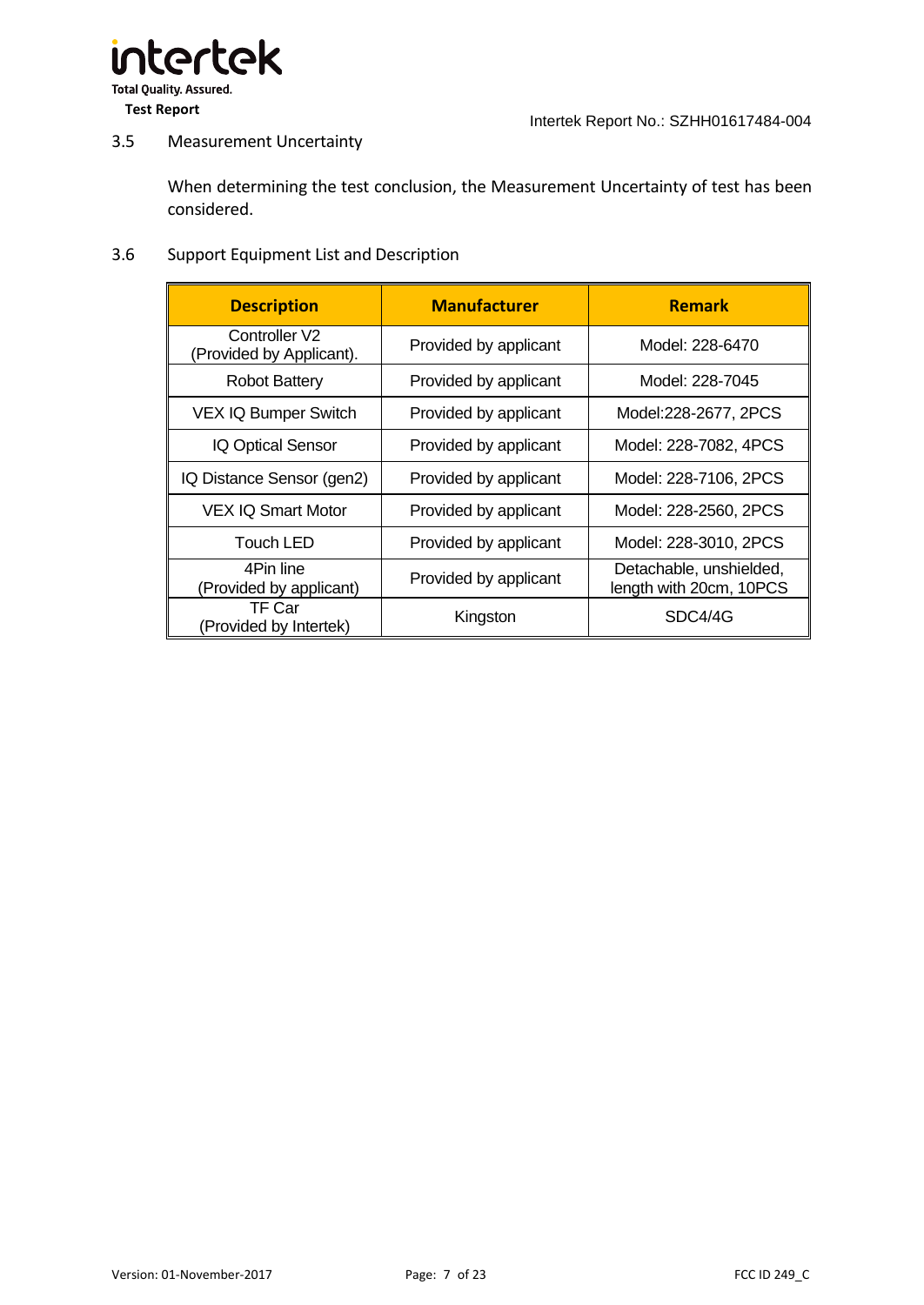



#### **4.0 Emission Results**

<span id="page-8-0"></span>Data is included worst-case configuration (the configuration which resulted in the highest emission levels).

4.1 Radiated Test Results

<span id="page-8-1"></span>A sample calculation, configuration photographs and data tables of the emissions are included.

4.1.1 Field Strength Calculation

<span id="page-8-2"></span>The field strength is calculated by adding the reading on the Spectrum Analyzer to the factors associated with preamplifiers (if any), antennas, cables, pulse desensitization and average factors (when specified limit is in average and measurements are made with peak detectors). A sample calculation is included below.

|       | $FS = RA + AF + CF - AG + PD + AV$                               |
|-------|------------------------------------------------------------------|
| Where | $FS = Field Strength in dB\mu V/m$                               |
|       | $RA$ = Receiver Amplitude (including preamplifier) in dB $\mu$ V |
|       | CF = Cable Attenuation Factor in dB                              |
|       | $AF = Antenna Factor$ in dB/m                                    |
|       | AG = Amplifier Gain in dB                                        |
|       | PD = Pulse Desensitization in dB                                 |
|       | $AV = Average Factor in -dB$                                     |

In the radiated emission table which follows, the reading shown on the data table may reflect the preamplifier gain. An example of the calculations, where the reading does not reflect the preamplifier gain, follows:

 $FS = RA + AF + CF - AG + PD + AV$ 

Assume a receiver reading of 62.0  $dB\mu$ V is obtained. The antenna factor of 7.4 dB and cable factor of 1.6 dB is added. The amplifier gain of 29 dB is subtracted. The pulse desensitization factor of the spectrum analyzer was 0 dB, and the resultant average factor was -10 dB. The net field strength for comparison to the appropriate emission limit is 32 dBµV/m. This value in dBµV/m was converted to its corresponding level in µV/m.

 $RA = 62.0$  dB $UV$  $AF = 7.4$  dB/m  $CF = 1.6 dB$  $AG = 29.0 dB$  $PD = 0$  dB  $AV = -10 dB$  $FS = 62 + 7.4 + 1.6 - 29 + 0 = 42$  dB $\mu$ V/m

Level in  $\mu$ V/m = Common Antilogarithm [(42 dB $\mu$ V/m)/20] = 125.9  $\mu$ V/m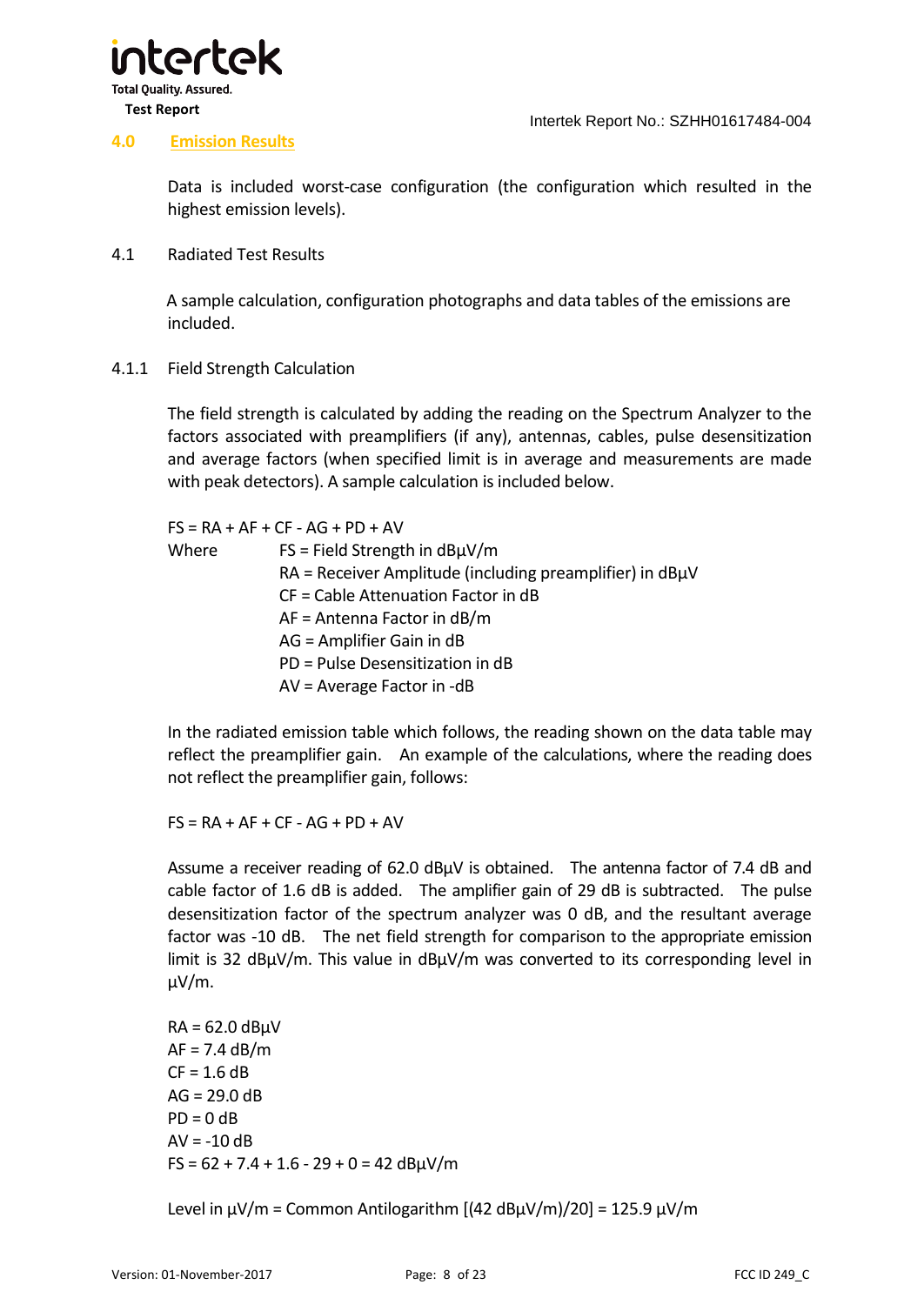

#### 4.1.2 Radiated Emission Configuration Photograph

For electronic filing, the worst case radiated emission configuration photograph is saved with filename: radiated photos. pdf.

#### 4.1.3 Radiated Emissions

The data on the following page lists the significant emission frequencies, the limit and the margin of compliance. Numbers with a minus sign are below the limit.

> <span id="page-9-1"></span><span id="page-9-0"></span>Worst Case Radiated Emission at 962.048750 MHz

Judgement: Passed by 9.6 dB

#### *TEST PERSONNEL:*

*Sign on file*

Terry Tang, Assistant Supervisor *Typed/Printed Name*

Jan 25, 2022 *Date*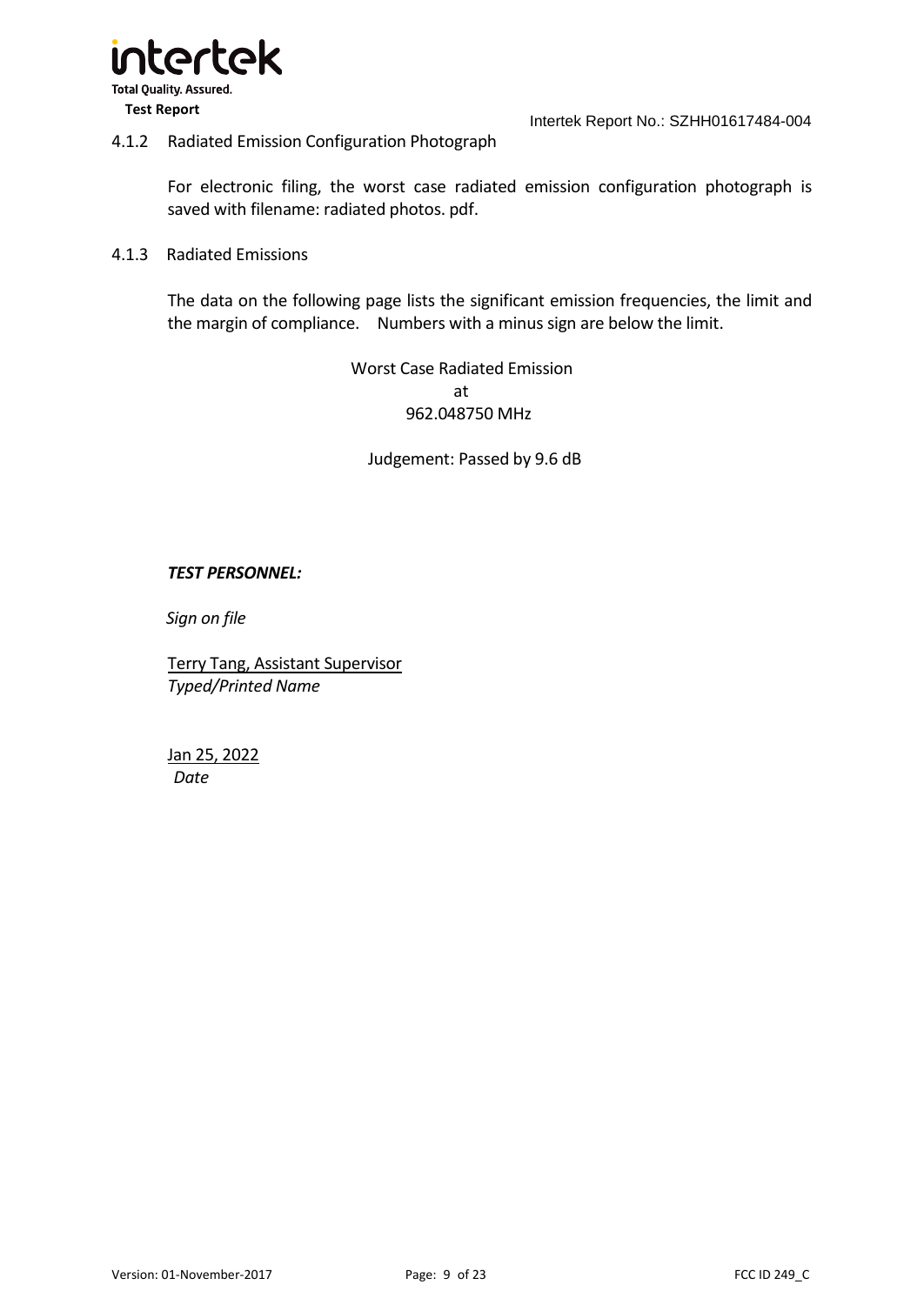

Applicant: Innovation First, Inc. Date of Test: Jan 25, 2022 Model: 228-6480 Worst Case Operating Mode: BT Link

#### ANT Polarity: Horizontal



| <b>Frequency</b><br>(MHz) | <b>QuasiPeak</b><br>(dBuV/m) | Meas.<br>Time<br>(ms) | <b>Bandwidth</b><br>(kHz) | <b>Polarization</b> | Corr.<br>(dB/m) | <b>Margin</b><br>- OPK<br>(dB) | Limit -<br><b>OPK</b><br>(dBuV/m) |
|---------------------------|------------------------------|-----------------------|---------------------------|---------------------|-----------------|--------------------------------|-----------------------------------|
| 302.448750                | 34.9                         | 1000.0                | 120.000                   | н                   | 16.4            | 11.1                           | 46.0                              |
| 788.418750                | 35.6                         | 1000.0                | 120.000                   | н                   | 26.7            | 10.4                           | 46.0                              |
| 924.582500                | 35.5                         | 1000.0                | 120.000                   | н                   | 28.4            | 10.5                           | 46.0                              |

Remark:

1. Corr. (dB/m)= Antenna Factor (dB/m) + Cable Loss (dB)

- 2. QuasiPeak (dBμV/m)= Corr. (dB/m)+ Read Level (dBμV)
- 3. Margin (dB) = Limit Line(dBμV/m) Level (dBμV/m)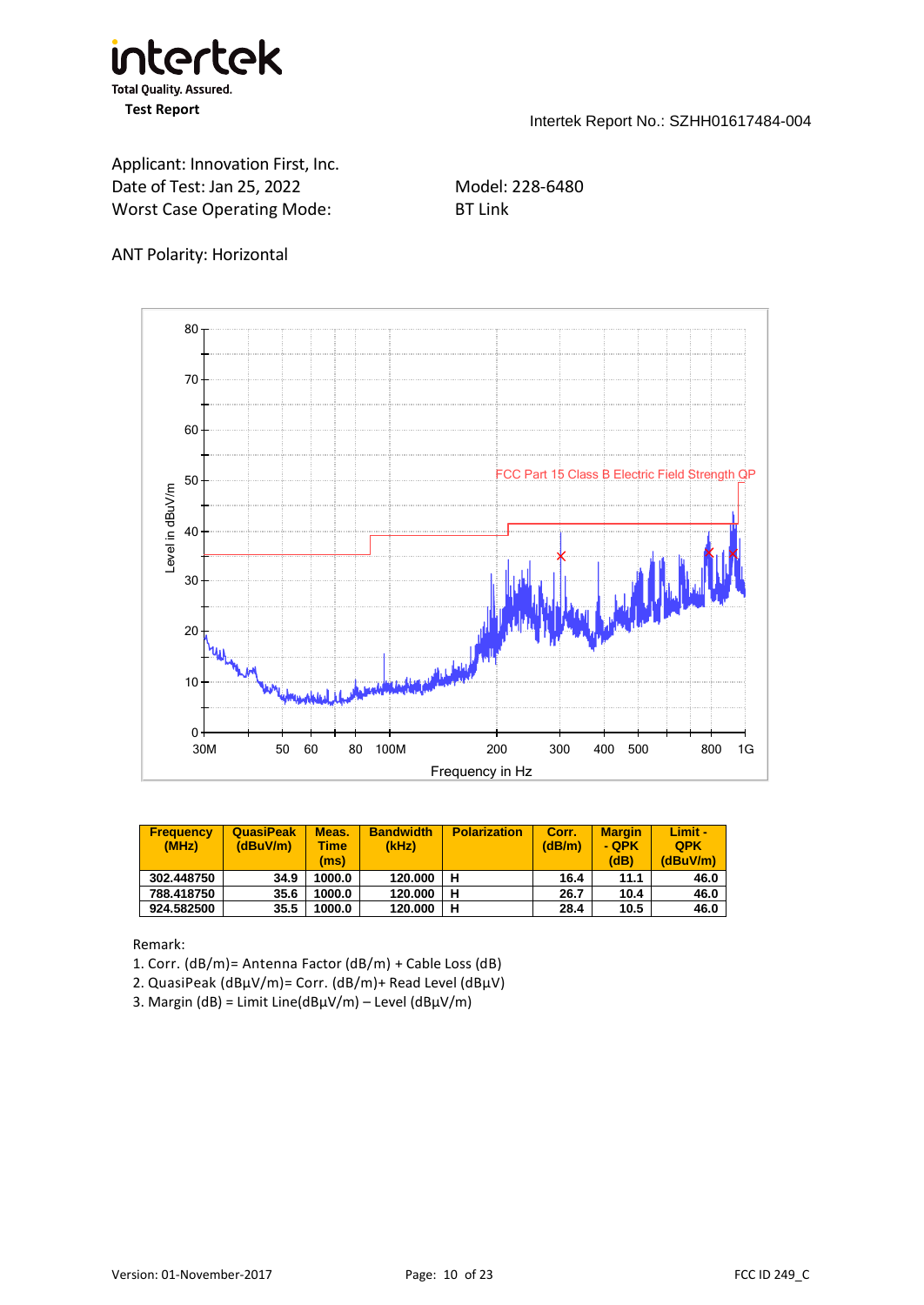

Applicant: Innovation First, Inc. Date of Test: Jan 25, 2022 Model: 228-6480 Worst Case Operating Mode: BT Link

### ANT Polarity: Vertical



| <b>Frequency</b><br>(MHz) | <b>QuasiPeak</b><br>(dBuV/m) | Meas.<br>Time<br>(ms) | <b>Bandwidth</b><br>(kHz) | <b>Polarization</b> | Corr.<br>(dB/m) | <b>Margin</b><br>- QPK<br>(dB) | Limit -<br><b>QPK</b><br>(dBuV/m) |
|---------------------------|------------------------------|-----------------------|---------------------------|---------------------|-----------------|--------------------------------|-----------------------------------|
| 559.620000                | 32.3                         | 1000.0                | 120.000                   |                     | 23.2            | 13.7                           | 46.0                              |
| 907.122500                | 35.2                         | 1000.0                | 120.000                   |                     | 27.8            | 10.8                           | 46.0                              |
| 962.048750                | 44.4                         | 1000.0                | 120.000                   | v                   | 28.7            | 9.6                            | 54.0                              |

Remark:

- 1. Corr. (dB/m)= Antenna Factor (dB/m) + Cable Loss (dB)
- 2. QuasiPeak (dBμV/m)= Corr. (dB/m)+ Read Level (dBμV)
- 3. Margin (dB) = Limit Line( $\frac{dB\mu V}{m}$  Level ( $\frac{dB\mu V}{m}$ )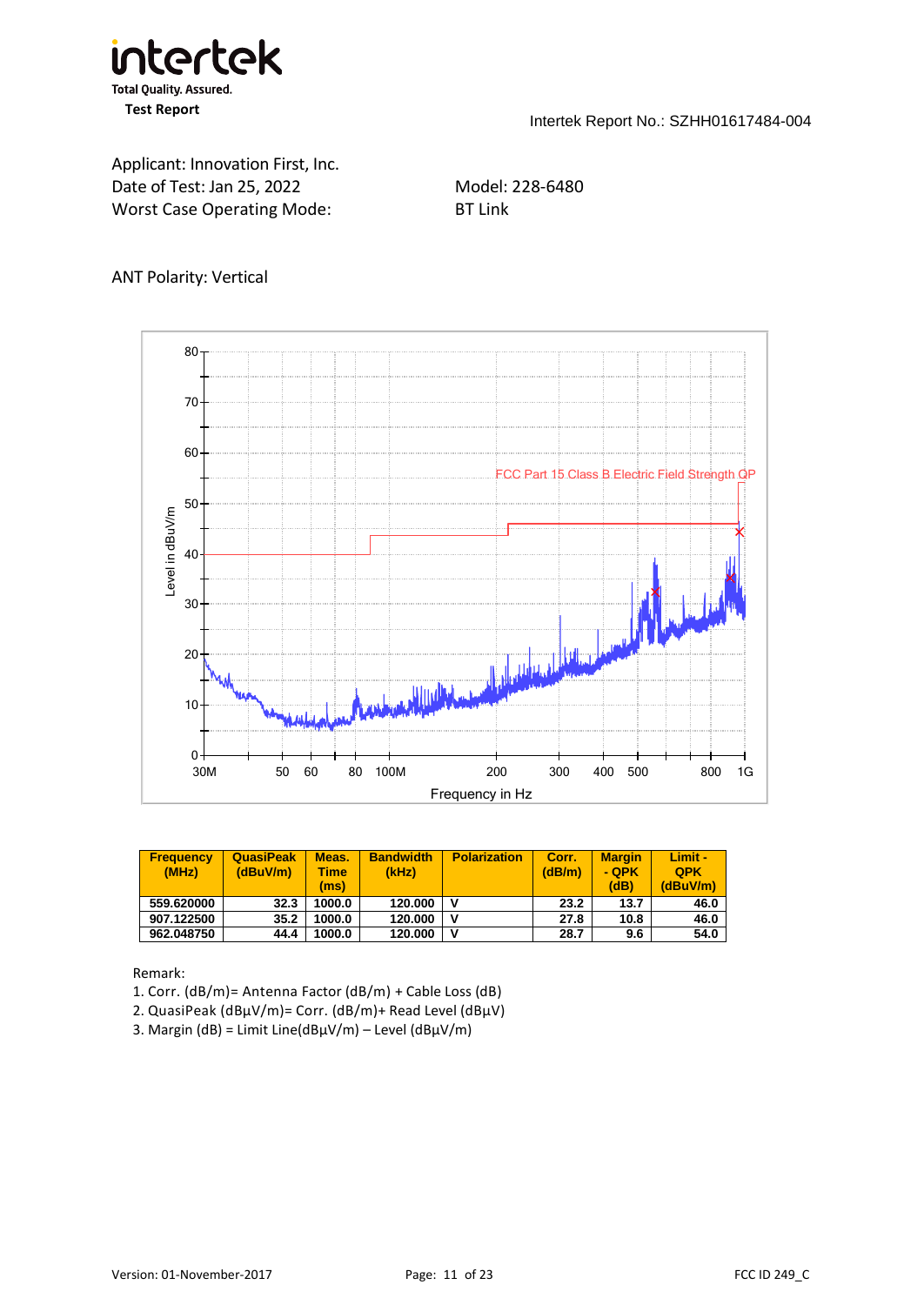

## 4.1.4 Transmitter Spurious Emissions (Radiated)

# <span id="page-12-0"></span>Worst Case Radiated Emission at 4804.000 MHz

For electronic filing, the worst case radiated emission configuration photograph is saved with filename: radiated photos. pdf.

The data on the following page lists the significant emission frequencies, the limit and the margin of compliance. Numbers with a minus sign are below the limit.

Judgement: Passed by 8.8 dB

#### *TEST PERSONNEL:*

*Sign on file*

Terry Tang, Assistant Supervisor *Typed/Printed Name*

Jan 25, 2022 *Date*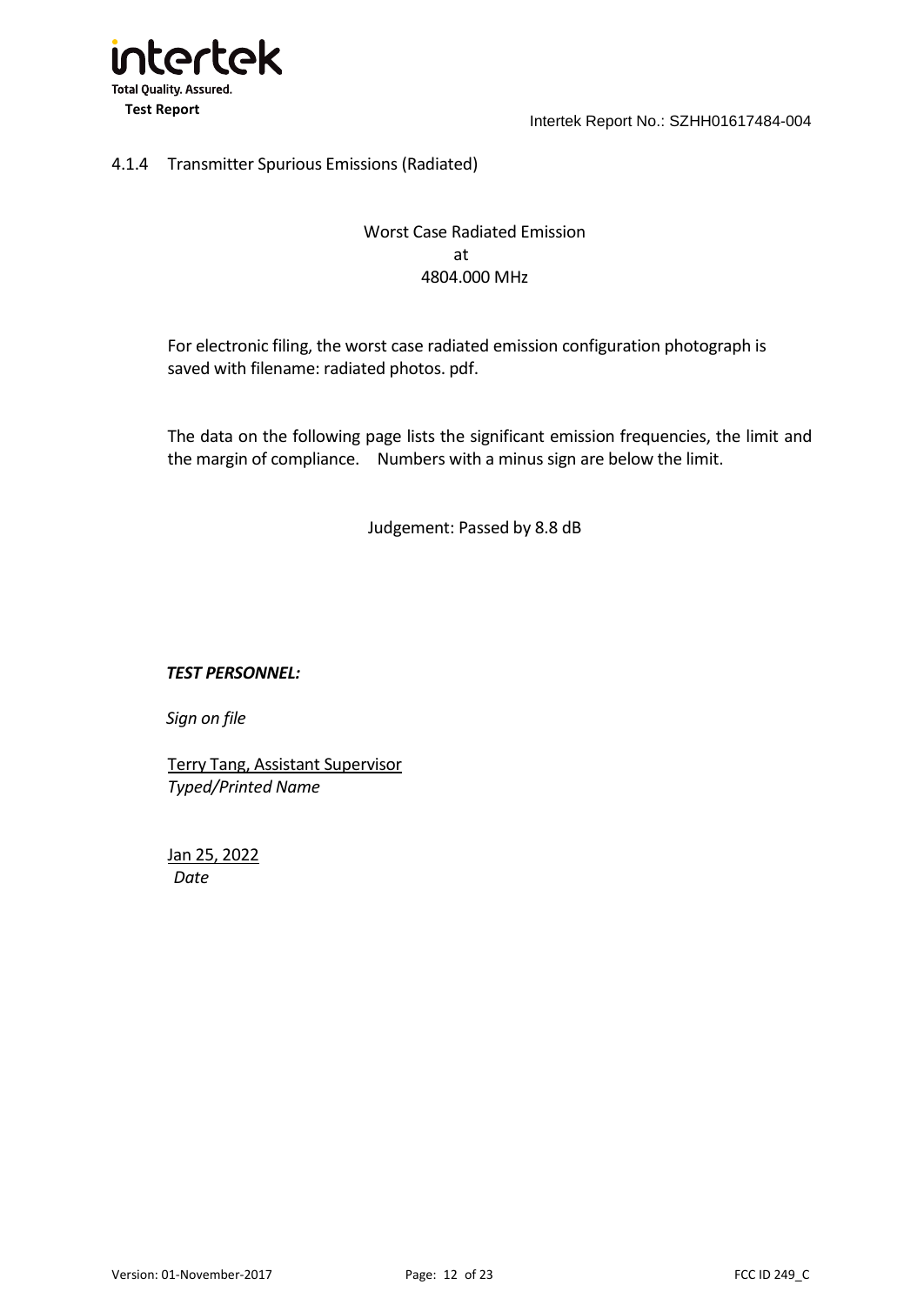

# Applicant: Innovation First, Inc. Date of Test: Jan 25, 2022 Model: 228-6480 Worst Case Operating Mode: Transmitting

#### Table 1

#### **Radiated Emissions**

| (2402 MHz)          |                           |                                       |                             |                           |                                                |                                                       |                       |  |  |  |
|---------------------|---------------------------|---------------------------------------|-----------------------------|---------------------------|------------------------------------------------|-------------------------------------------------------|-----------------------|--|--|--|
| <b>Polarization</b> | <b>Frequency</b><br>(MHz) | <b>Reading</b><br>(dB <sub>µ</sub> V) | Pre-<br>Amp<br>Gain<br>(dB) | Antenna<br>Factor<br>(dB) | <b>Net</b><br>at $3m$<br>(dB <sub>µ</sub> V/m) | <b>Peak Limit</b><br>at $3m$<br>(dB <sub>µ</sub> V/m) | <b>Margin</b><br>(dB) |  |  |  |
| Vertical            | 2402.000                  | 108.0                                 | 36.7                        | 28.1                      | 99.4                                           | 114.0                                                 | $-14.6$               |  |  |  |
| Vertical            | 4804.000                  | 53.2                                  | 36.7                        | 35.5                      | 52.0                                           | 74.0                                                  | $-22.0$               |  |  |  |

| <b>Polarization</b> | <b>Frequency</b><br>(MHz) | <b>Reading</b><br>(dB <sub>µ</sub> V) | Pre-<br>Amp<br>Gain<br>(dB) | Antenna<br>Factor<br>(dB) | Net at 3m<br>(dBµV/m) | Average<br>$\mathsf{Limit}$<br>at 3m<br>(dBuV/m) | <b>Margin</b><br>(dB) |
|---------------------|---------------------------|---------------------------------------|-----------------------------|---------------------------|-----------------------|--------------------------------------------------|-----------------------|
| Vertical            | 2402.000                  | 80.4                                  | 36.7                        | 28.1                      | 71.8                  | 94.0                                             | $-22.2$               |
| Vertical            | 4804.000                  | 46.4                                  | 36.7                        | 35.5                      | 45.2                  | 54.0                                             | $-8.8$                |

- Notes: 1. Peak detector is used for the emission measurement (RBW=1MHz / VBW=3MHz for Peak value, and RBW=1MHz / VBW=10Hz for Average value; RBW=3MHz is used for fundamental emission measurement).
	- 2. All measurements were made at 3 meter. Harmonic emissions not detected at the 3-meter distance were measured at 0.3-meter and an inverse proportional extrapolation was performed to compare the signal level to the 3-meter limit. No other harmonic emissions than those reported were detected at a test distance of 0.3-meter.
	- 3. Negative value in the margin column shows emission below limit.
	- 4. Horn antenna is used for the emission over 1000MHz.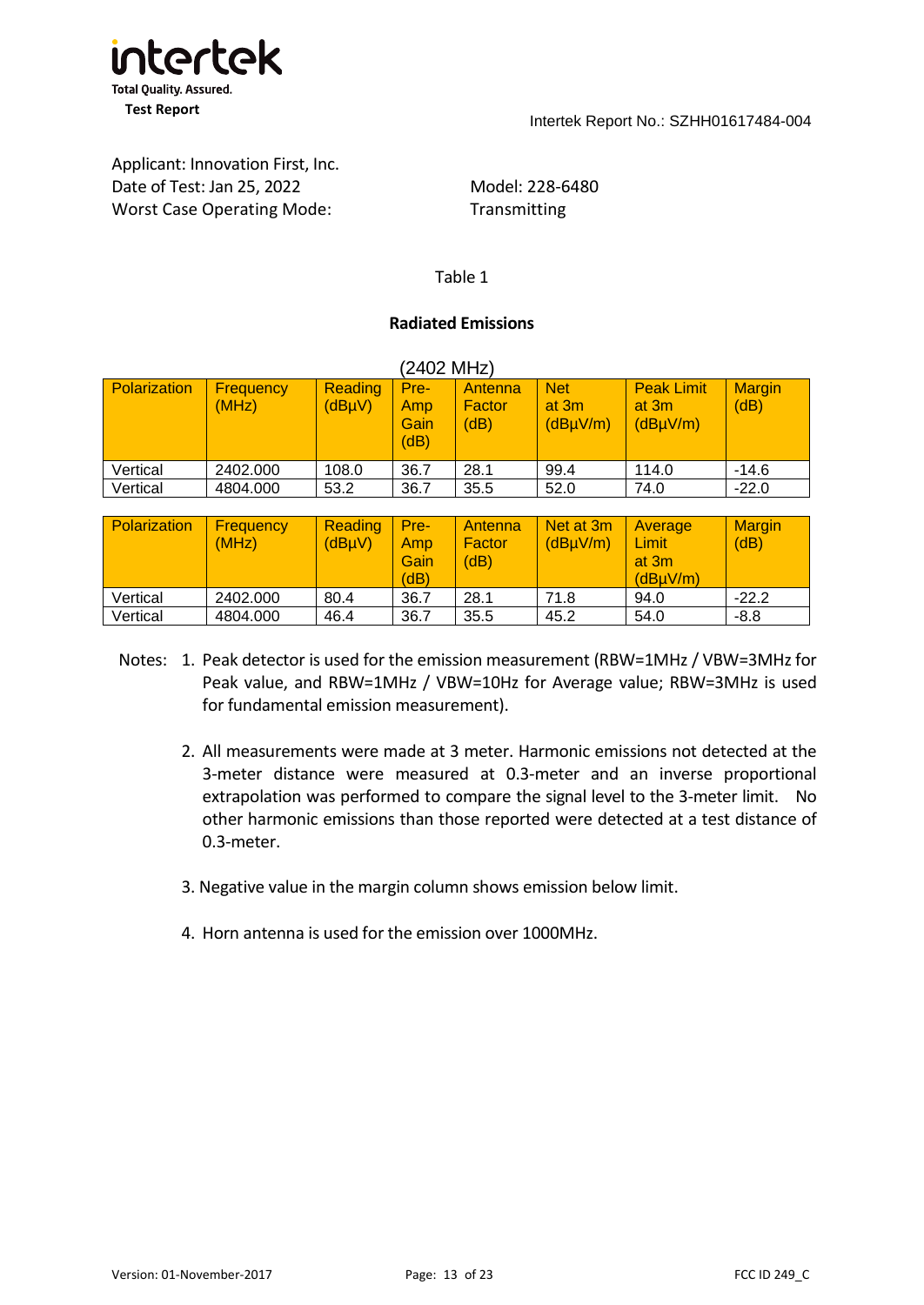

# Applicant: Innovation First, Inc. Date of Test: Jan 25, 2022 Model: 228-6480 Worst Case Operating Mode: Transmitting

#### Table 2

#### **Radiated Emissions**

| (2440 MHz)          |                    |                                       |                             |                           |                                   |                                                     |                       |  |  |  |
|---------------------|--------------------|---------------------------------------|-----------------------------|---------------------------|-----------------------------------|-----------------------------------------------------|-----------------------|--|--|--|
| <b>Polarization</b> | Frequency<br>(MHz) | <b>Reading</b><br>(dB <sub>µ</sub> V) | Pre-<br>Amp<br>Gain<br>(dB) | Antenna<br>Factor<br>(dB) | <b>Net</b><br>at $3m$<br>(dBµV/m) | <b>Peak Limit</b><br>at 3m<br>(dB <sub>µ</sub> V/m) | <b>Margin</b><br>(dB) |  |  |  |
| Vertical            | 2440.000           | 107.8                                 | 36.7                        | 28.1                      | 99.2                              | 114.0                                               | $-14.8$               |  |  |  |
| Vertical            | 4880,000           | 49.7                                  | 36.7                        | 35.5                      | 48.5                              | 74.0                                                | $-25.5$               |  |  |  |

| <b>Polarization</b> | <b>Frequency</b><br>(MHz) | <b>Reading</b><br>(dBµV) | Pre-<br>Amp<br>Gain<br>(dB) | Antenna<br>Factor<br>(dB) | Net at 3m<br>(dB <sub>µ</sub> V/m) | Average<br>Limit<br>at 3m<br>(dBuV/m) | <b>Margin</b><br>(dB) |
|---------------------|---------------------------|--------------------------|-----------------------------|---------------------------|------------------------------------|---------------------------------------|-----------------------|
| Vertical            | 2440.000                  | 80.3                     | 36.7                        | 28.1                      | 71.7                               | 94.0                                  | $-22.3$               |
| Vertical            | 4880,000                  | 44.4                     | 36.7                        | 35.5                      | 43.2                               | 54.0                                  | $-10.8$               |

- Notes: 1. Peak detector is used for the emission measurement (RBW=1MHz / VBW=3MHz for Peak value, and RBW=1MHz / VBW=10Hz for Average value; RBW=3MHz is used for fundamental emission measurement).
	- 2. All measurements were made at 3 meter. Harmonic emissions not detected at the 3-meter distance were measured at 0.3-meter and an inverse proportional extrapolation was performed to compare the signal level to the 3-meter limit. No other harmonic emissions than those reported were detected at a test distance of 0.3-meter.
	- 3. Negative value in the margin column shows emission below limit.
	- 4. Horn antenna is used for the emission over 1000MHz.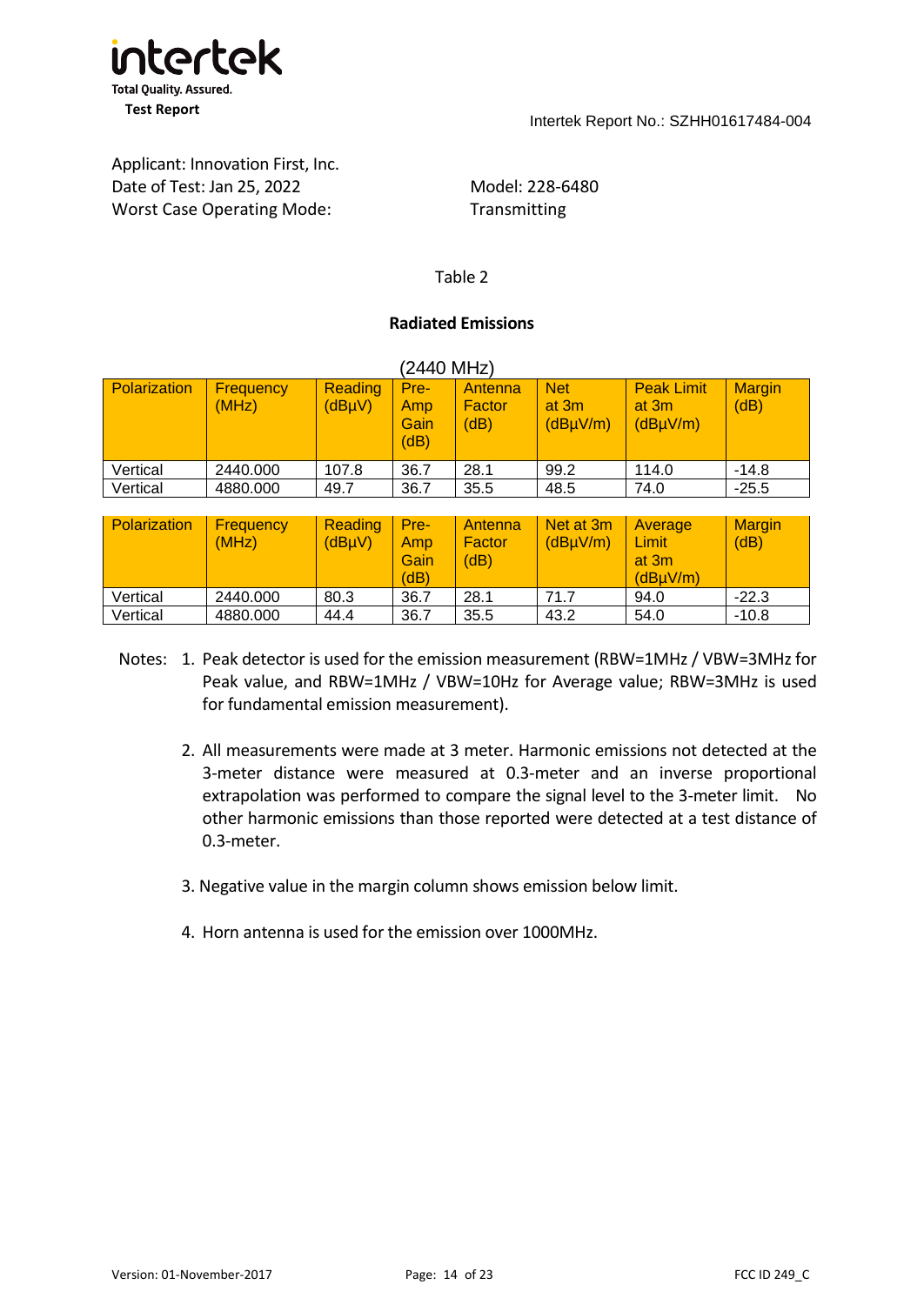

# Applicant: Innovation First, Inc. Date of Test: Jan 25, 2022 Model: 228-6480 Worst Case Operating Mode: Transmitting

#### Table 3

#### **Radiated Emissions**

(2480 MHz)

| <b>Polarization</b> | <b>Frequency</b><br>(MHz) | <b>Reading</b><br>(dBµV) | Pre-<br>Amp<br>Gain<br>(dB) | Antenna<br>Factor<br>(dB) | <b>Net</b><br>at 3m<br>(dBµV/m) | <b>Peak Limit</b><br>at 3m<br>(dByV/m)       | <b>Margin</b><br>(dB) |
|---------------------|---------------------------|--------------------------|-----------------------------|---------------------------|---------------------------------|----------------------------------------------|-----------------------|
| Vertical            | 2480.000                  | 107.8                    | 36.7                        | 28.1                      | 99.2                            | 114.0                                        | $-14.8$               |
| Vertical            | 4960.000                  | 46.0                     | 36.7                        | 35.5                      | 44.8                            | 74.0                                         | $-29.2$               |
|                     |                           |                          |                             |                           |                                 |                                              |                       |
| Polarization        | <b>Frequency</b><br>(MHz) | <b>Reading</b><br>(dBµV) | Pre-<br>Amp<br>Gain<br>(dB) | Antenna<br>Factor<br>(dB) | Net at 3m<br>$(dB\mu V/m)$      | <b>Average</b><br>Limit<br>at 3m<br>(dBµV/m) | <b>Margin</b><br>(dB) |
| Vertical            | 2480.000                  | 78.5                     | 36.7                        | 28.1                      | 69.9                            | 94.0                                         | $-24.1$               |
| Vertical            | 4960.000                  | 43.2                     | 36.7                        | 35.5                      | 42.0                            | 54.0                                         | $-12.0$               |

## Notes: 1. Peak detector is used for the emission measurement (RBW=1MHz / VBW=3MHz for Peak value, and RBW=1MHz / VBW=10Hz for Average value; RBW=3MHz is used for fundamental emission measurement).

- 2. All measurements were made at 3 meter. Harmonic emissions not detected at the 3-meter distance were measured at 0.3-meter and an inverse proportional extrapolation was performed to compare the signal level to the 3-meter limit. No other harmonic emissions than those reported were detected at a test distance of 0.3-meter.
- 3. Negative value in the margin column shows emission below limit.
- 4. Horn antenna is used for the emission over 1000MHz.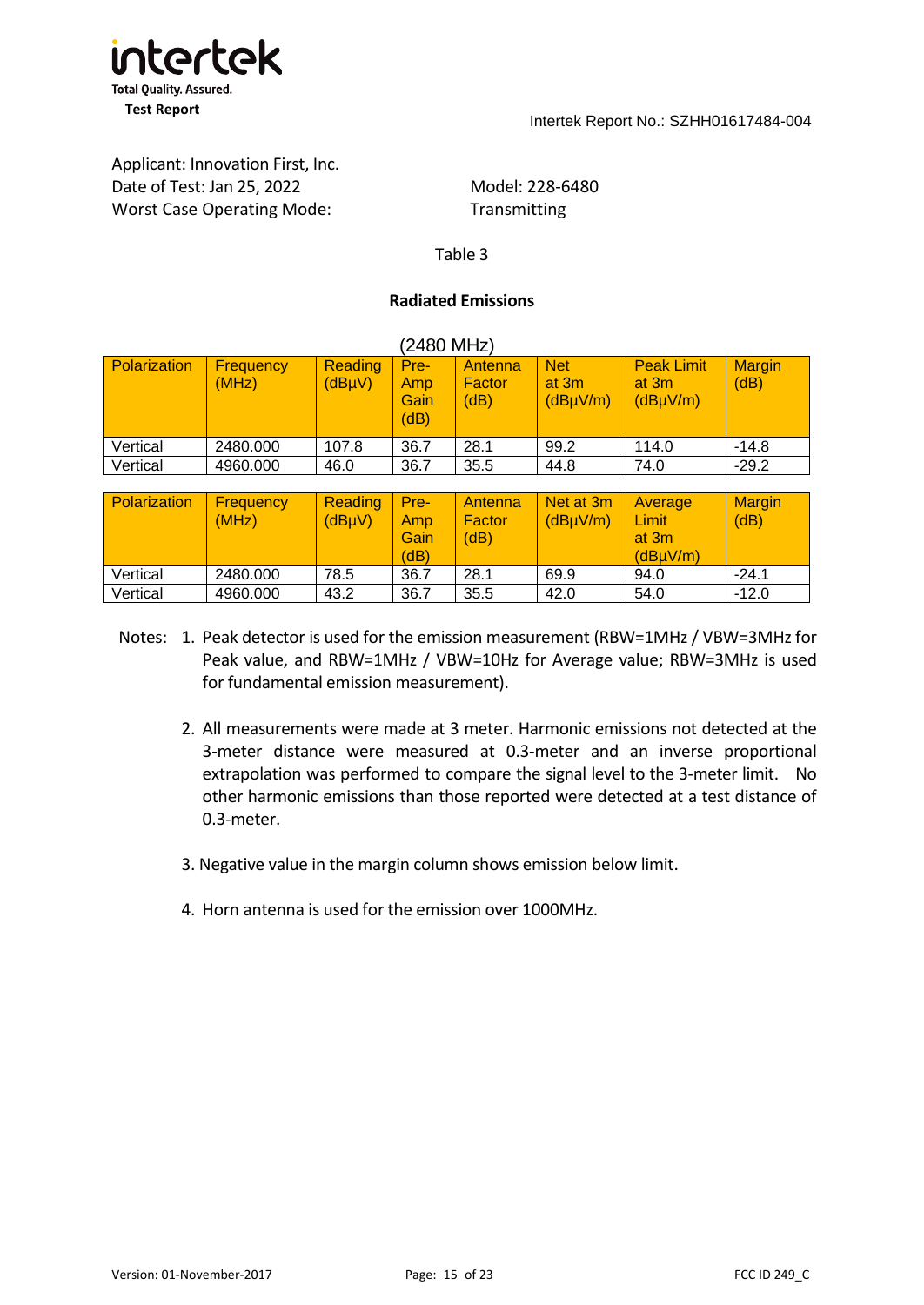

#### **5.0 Equipment Photographs**

<span id="page-16-0"></span>For electronic filing, the photographs of the tested EUT are saved with filename: external photos.pdf & internal photos.pdf.

#### **6.0 Product Labelling**

<span id="page-16-1"></span>For electronic filing, the FCC ID label artwork and the label location are saved with filename: packaging.pdf.

#### **7.0 Technical Specifications**

<span id="page-16-2"></span>For electronic filing, the block diagram and schematics of the tested EUT are saved with filename: block.pdf and circuit.pdf respectively.

#### **8.0 Instruction Manual**

<span id="page-16-3"></span>For electronic filing, a preliminary copy of the Instruction Manual is saved with filename: manual.pdf.

This manual will be provided to the end-user with each unit sold/leased in the United States.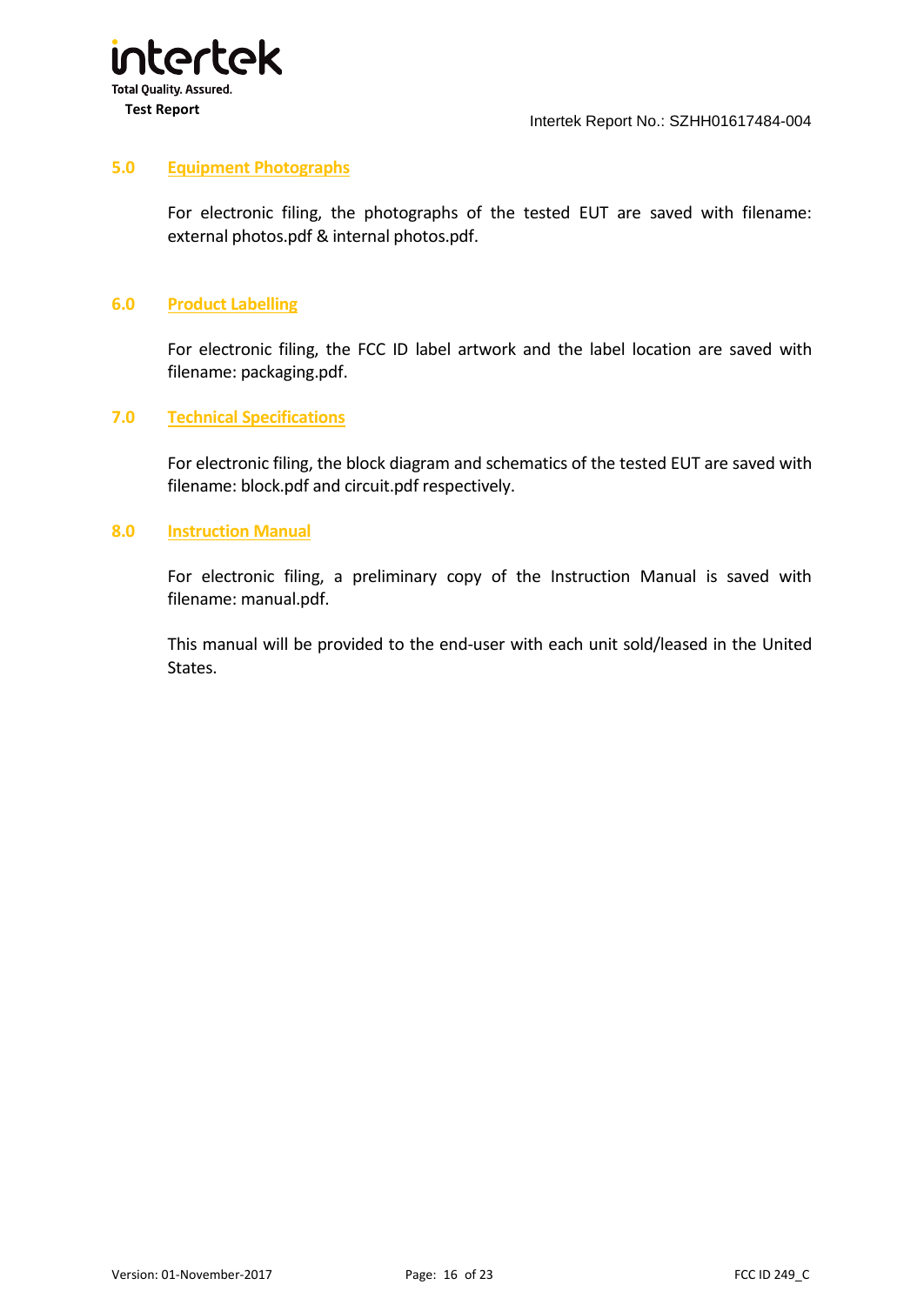

#### **9.0 Miscellaneous Information**

<span id="page-17-0"></span>This miscellaneous information includes details of the measured bandedge, 20dB Bandwidth, the test procedure and calculation of factor such as pulse desensitization.

#### 9.1 Bandedge Plot

<span id="page-17-1"></span>The test plots are attached as below. From the below plots, the field strength of any emissions outside of the specified frequency band are attenuated to the general radiated emission limits in section 15.209. It fulfils the requirement of 15.249(d).

#### Peak Measurement

 Bandedge compliance is determined by applying marker-delta method, i.e (Bandedge Plot).

#### **(i) Lower channel 2402.000MHz:**

| Peak Resultant field strength = Fundamental emissions (peak value) - delta<br>from the bandedge plot       |  |  |  |
|------------------------------------------------------------------------------------------------------------|--|--|--|
| $= 99.4dB\mu V/m - 52.4dB$                                                                                 |  |  |  |
| $=$ 47.0dB $\mu$ V/m                                                                                       |  |  |  |
| Average Resultant field strength = Fundamental emissions (average value) – delta<br>from the bandedge plot |  |  |  |
| $= 71.8dB\mu V/m - 52.4dB$                                                                                 |  |  |  |

 $= 19.4$ dB $\mu$ V/m

#### **(ii) Upper channel 2480.000MHz:**

| Peak Resultant field strength = Fundamental emissions (peak value) – delta<br>from the bandedge plot                                     |
|------------------------------------------------------------------------------------------------------------------------------------------|
| $= 99.2dB\mu V/m - 55.1dB$                                                                                                               |
| $= 44.1dB \mu V/m$                                                                                                                       |
| Average Resultant field strength = Fundamental emissions (average value) – delta<br>from the bandedge plot<br>$= 69.9dB\mu V/m - 55.1dB$ |

 $= 14.8$ dB $\mu$ V/m

 The resultant field strength meets the general radiated emission limit in section 15.209, which does not exceed 74dBµv/m (Peak Limit) and 54dBµv/m (Average Limit).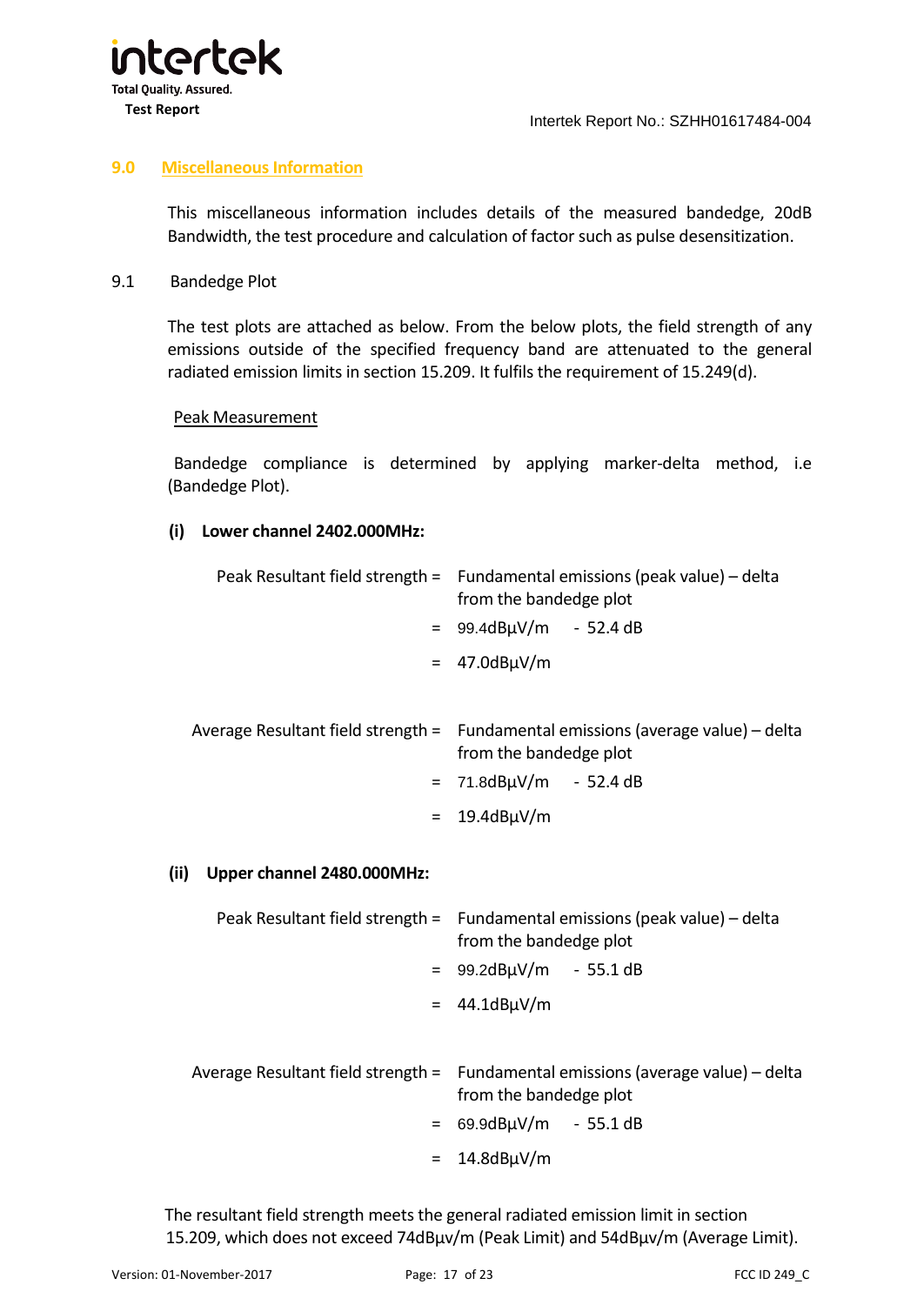

#### Lowest frequency Channel

僵 Spectrum Ref Level 121.00 dBµV • RBW 100 kHz SWT 37.9  $\mu s$   $\bullet$  VBW 300 kHz  $30dB$ Att Mode Auto FFT  $\bigcirc$  1Pk Max  $\overline{D1[1]}$  $-52.36dB$  $-1.9830$  MHz 106.52 dBµV  $110$  dB $\mu$ V  $M1[1]$  $M<sub>1</sub>$ 2.4018090 GHz 100 dBµV-90 dBµV-80 dBµV-ريد 70 dBµV 60 dBµV- $\frac{D1}{2}$ 创建的 40 dBµV 30 dBuV- $CF$  2.4 GHz  $691$  pts Span 10.0 MHz Marker Type | Ref | Trc | **Function Function Result** X-value<br>2.401809 GHz  $\frac{\mathsf{Y}\text{-}\mathsf{value}}{106.52~\mathsf{dB}\mathsf{y}\mathsf{V}}$  $M1$  $\frac{1}{1}$  $\overline{M1}$  $\overline{D1}$  $-1.983$  MHz  $-52.36dB$ 

#### Highest frequency Channel

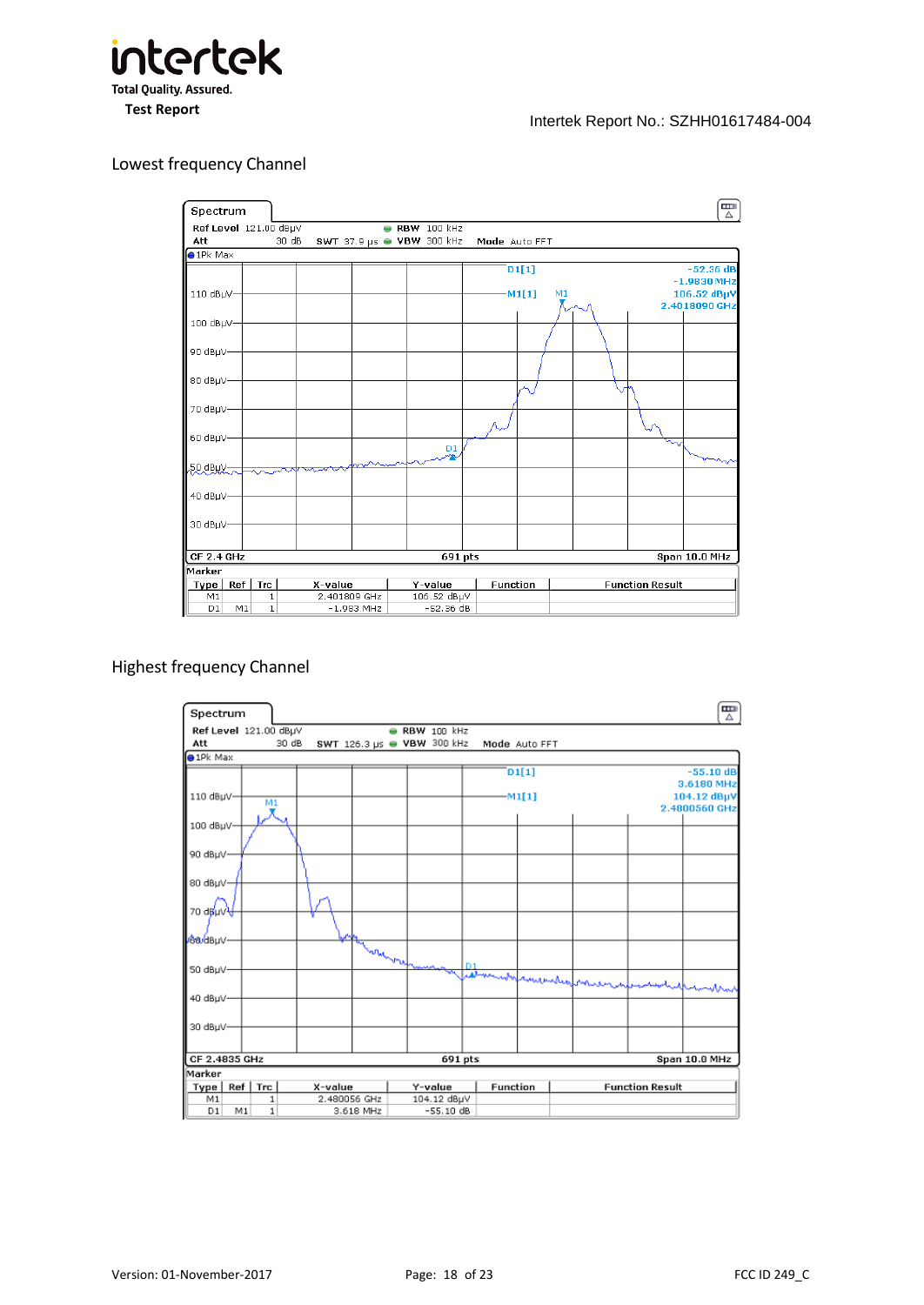

#### 9.2 20dB bandwidth

<span id="page-19-0"></span>Pursuant to FCC part 15 Section 15.215(c), the 20dB bandwidth of the emission was contained within the frequency band designated (mentioned as above) which the EUT operated. The effects, if any, from frequency sweeping, frequency hopping, other modulation techniques and frequency stability over excepted variations in temperature and supply voltage were considered. The test plots are reported as below.

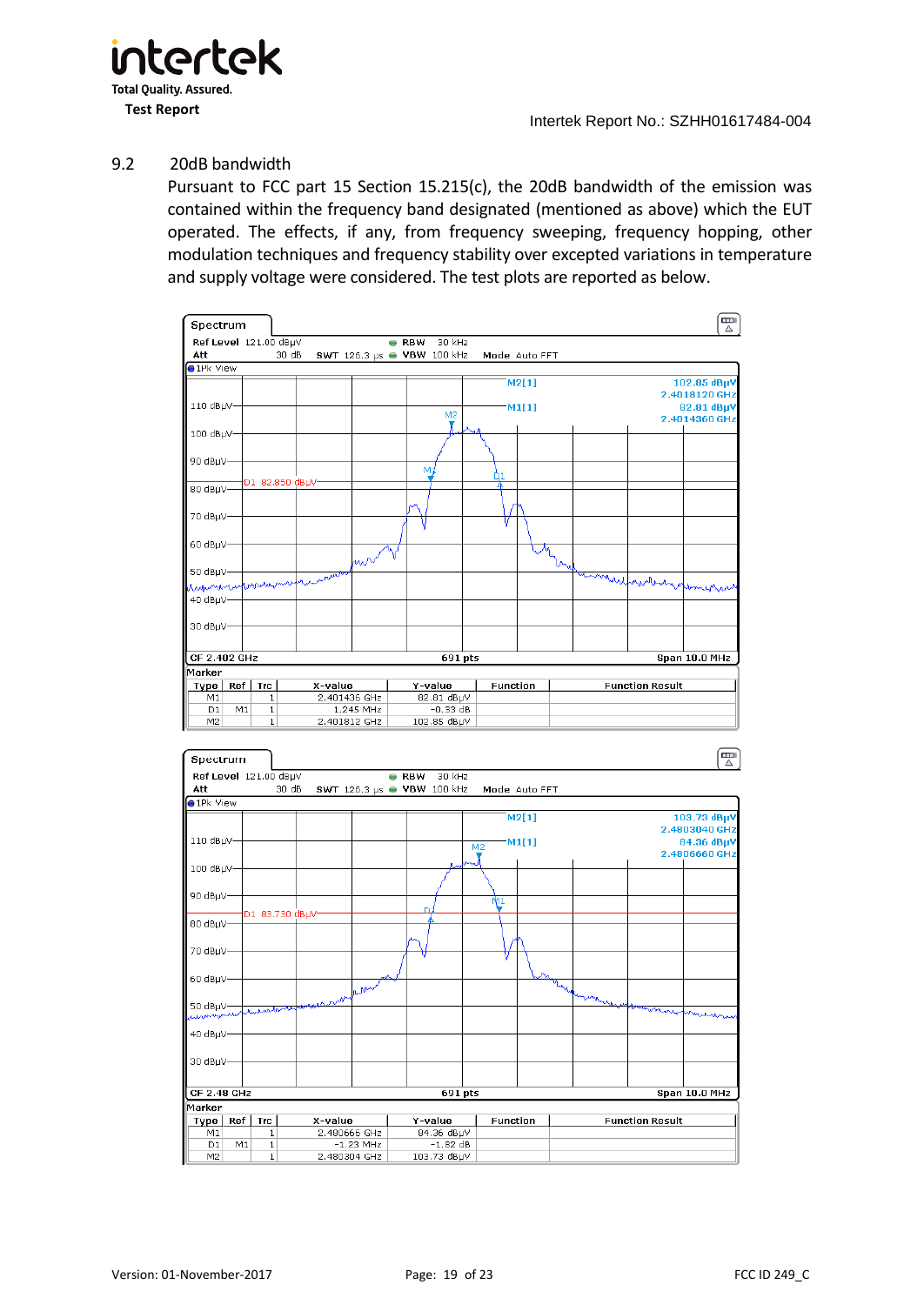

#### 9.3 Discussion of Pulse Desensitization

<span id="page-20-0"></span>Pulse desensitivity is not applicable for this device since the transmitter transmits the RF signal continuously.

#### 9.4 Transmitter Duty Cycle Calculation, FCC Rule 15.35(b, c)

<span id="page-20-1"></span>The EUT antenna output port was connected to the input of the spectrum analyzer. The analyzer center frequency was set to EUT RF channel carrier. The SWEP function on the analyzer was set to ZERO SPAN. The Transmitter ON time was determined from the resultant time-amplitude display:

|              | See attached spectrum analyzer chart (s) for Transmitter timing |
|--------------|-----------------------------------------------------------------|
|              | See Transmitter timing diagram provided by manufacturer         |
| $\mathsf{x}$ | Not applicable, duty cycle was not used.                        |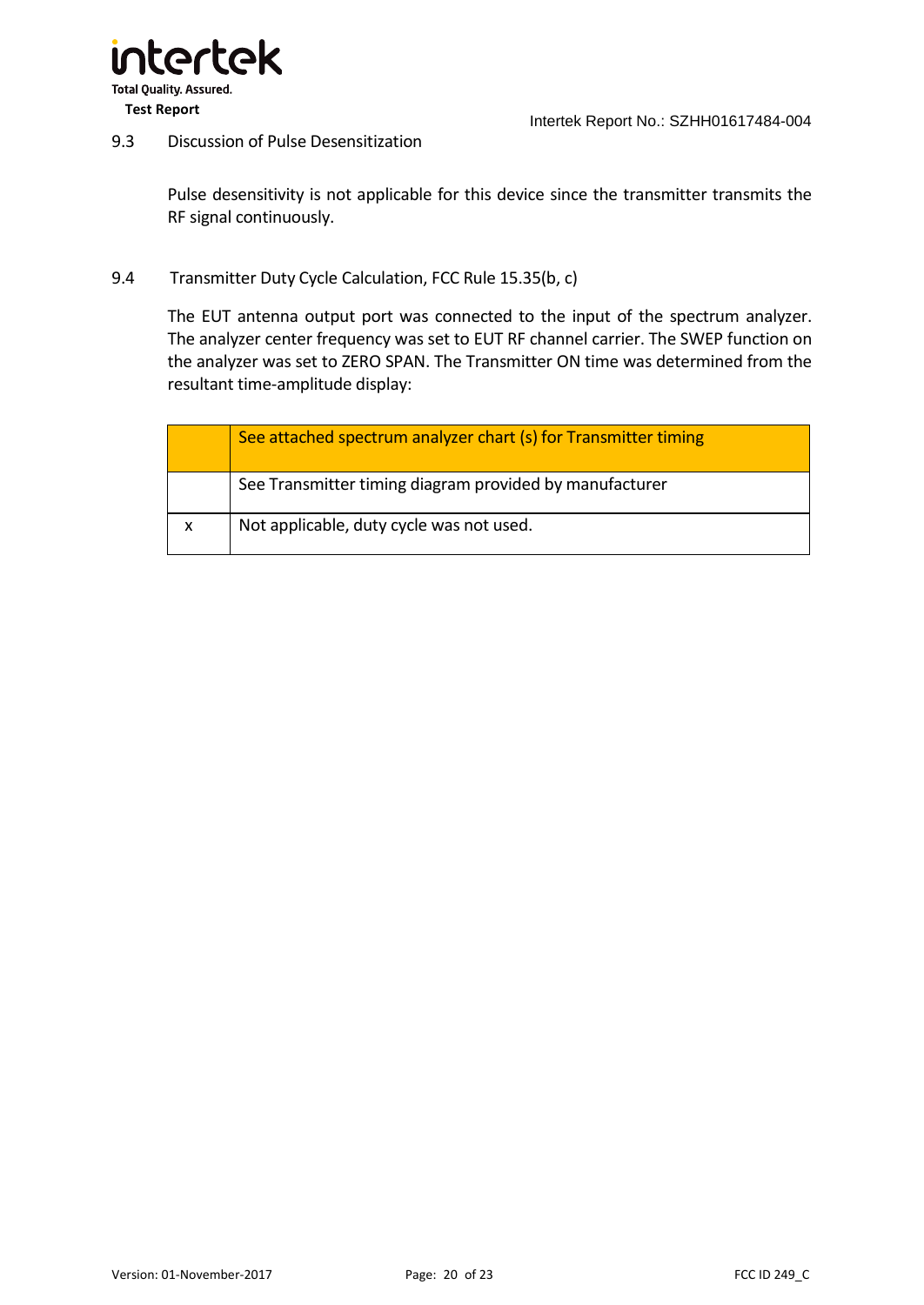

#### 9.5 Emissions Test Procedures

<span id="page-21-0"></span>The following is a description of the test procedure used by Intertek Testing Services in the measurements of transmitters operating under Part 15, Subpart C rules.

The test set-up and procedures described below are designed to meet the requirements of ANSI C63.10 - 2013.

The transmitting equipment under test (EUT) is placed on a styrene turntable which is four feet in diameter and approximately 0.8 meter up to 1GHz and 1.5 meter above 1GHz in height above the ground plane. During the radiated emissions test, the turntable is rotated and any cables leaving the EUT are manipulated to find the configuration resulting in maximum emissions. The EUT is adjust through all three orthogonal axes to obtain maximum emission levels. The antenna height and polarization are varied during the testing to search for maximum signal levels.

Detector function for radiated emissions is in peak mode. Average readings, when required, are taken by measuring the duty cycle of the equipment under test and subtracting the corresponding amount in dB from the measured peak readings. A detailed description for the calculation of the average factor can be found in section 9.4.

The frequency range scanned is from the lowest radio frequency signal generated in the device which is greater than 9 kHz to the tenth harmonic of the highest fundamental frequency or 40 GHz, whichever is lower.

Detector function for conducted emissions is in QP & AV mode and IFBW setting is 9 kHz from the frequency band 150 kHz to 30MHz.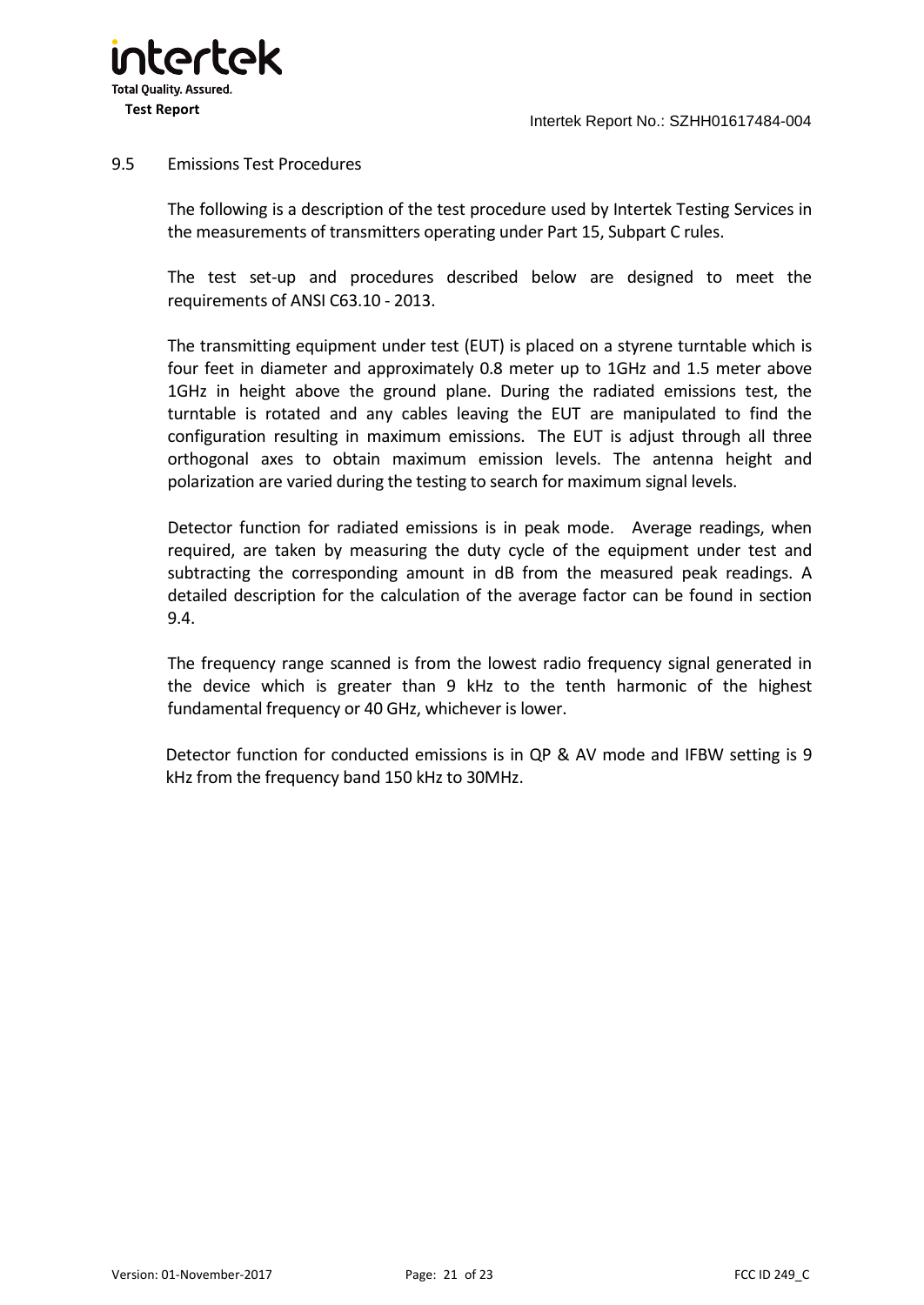

#### 9.5 Emissions Test Procedures (cont'd)

The EUT is warmed up for 15 minutes prior to the test.

AC power to the unit is varied from 85% to 115% nominal and variation in the fundamental emission field strength is recorded. If battery powered, a new, fully charged battery is used.

Conducted measurements are made as described in ANSI C63.10 - 2013.

The IF bandwidth used for measurement of radiated signal strength was 10 kHz for emission below 30 MHz and 120 kHz for emission from 30 MHz to 1000 MHz. Where pulsed transmissions of short enough pulse duration warrant, a greater bandwidth is selected according to the recommendations of Hewlett Packard Application Note 150-2. Above 1000 MHz, a resolution bandwidth of 1 MHz is used (RBW 3MHz used for fundamental emission).

Transmitter measurements are normally conducted at a measurement distance of three meters. However, to assure low enough noise floor in the restricted bands and above 1 GHz, signals are acquired at a distance of one meter or less. All measurements are extrapolated to three meters using inverse scaling, but those measurements taken at a closer distance are so marked.